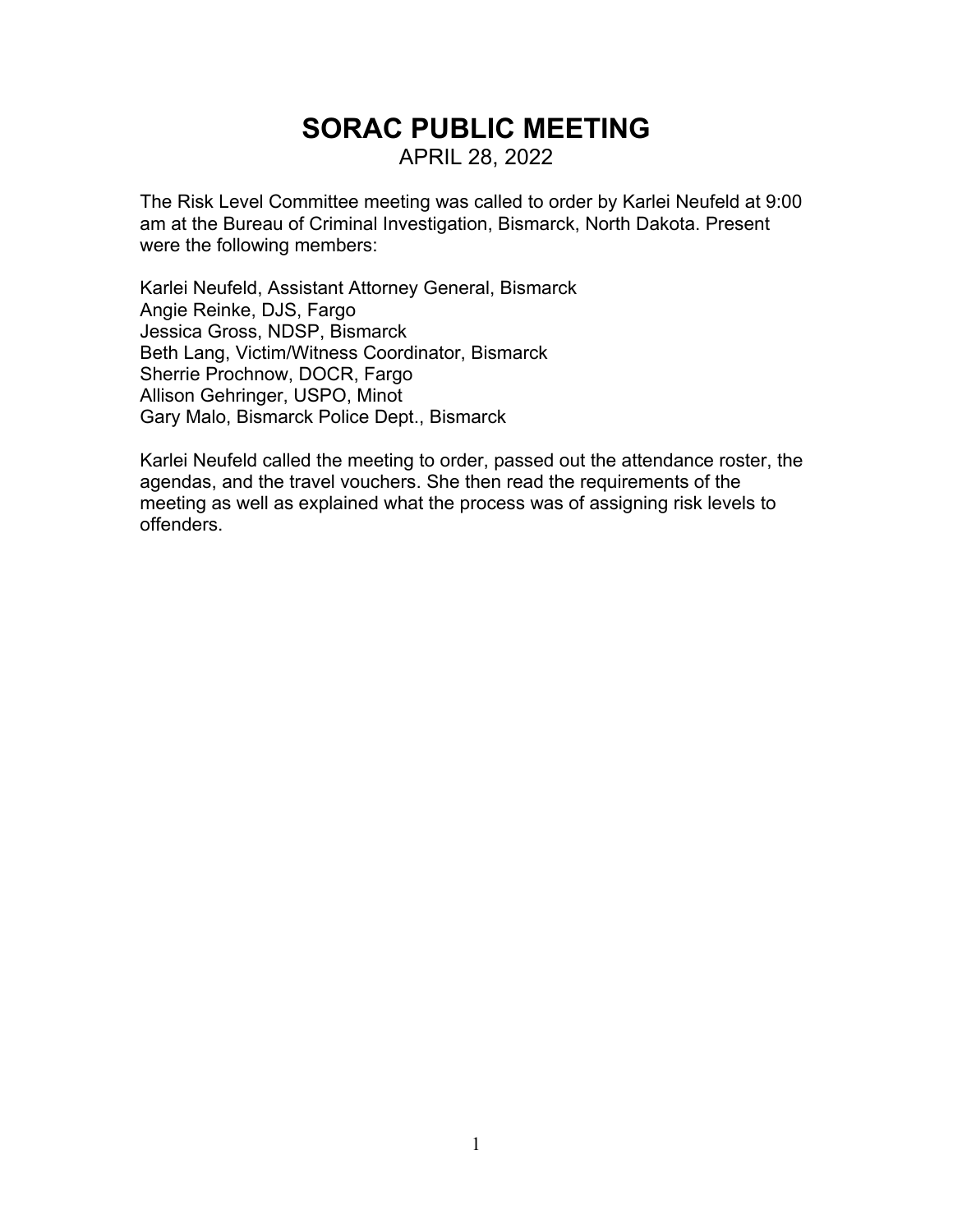# OFFENDER: **139657 DUMONT, COLE LEO - R&R – Written Submission**

By: Karlei Neufeld

## **Begin Executive Session at 9:01 am Adjourn Executive Session at 9:04 am**

ACTION: Gary Malo made a motion to rate the above offender at a LOW risk level.

Sherrie Prochnow seconded the motion.

Sherrie Prochnow, Angie Reinke, Jessica Gross, Beth Lang, Allison Gehringer and Gary Malo voted to rate the above offender at a LOW risk level.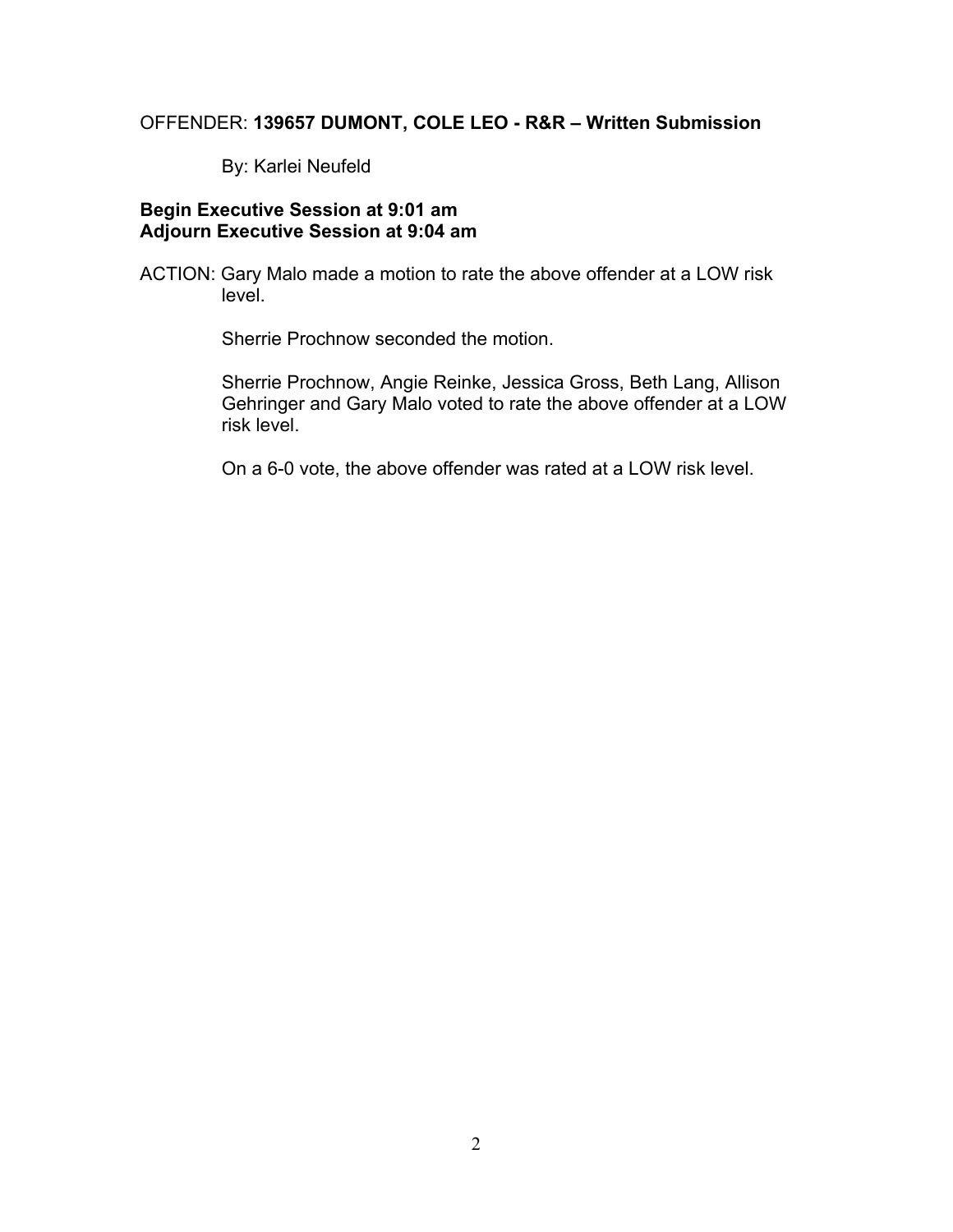# OFFENDER: **160615 MORSE, CHARLES HOPPIE - Supplement**

By: Angie Reinke

#### **Begin Executive Session at 9:05 am Adjourn Executive Session at 9:16 am**

ACTION: Angie Reinke made a motion to rate the above offender at a MODERATE risk level.

Allison Gehringer seconded the motion.

Sherrie Prochnow, Angie Reinke, Beth Lang, Allison Gehringer and Gary Malo voted to rate the above offender at a MODERATE risk level.

Jessica Gross voted to rate the above offender at a LOW risk level.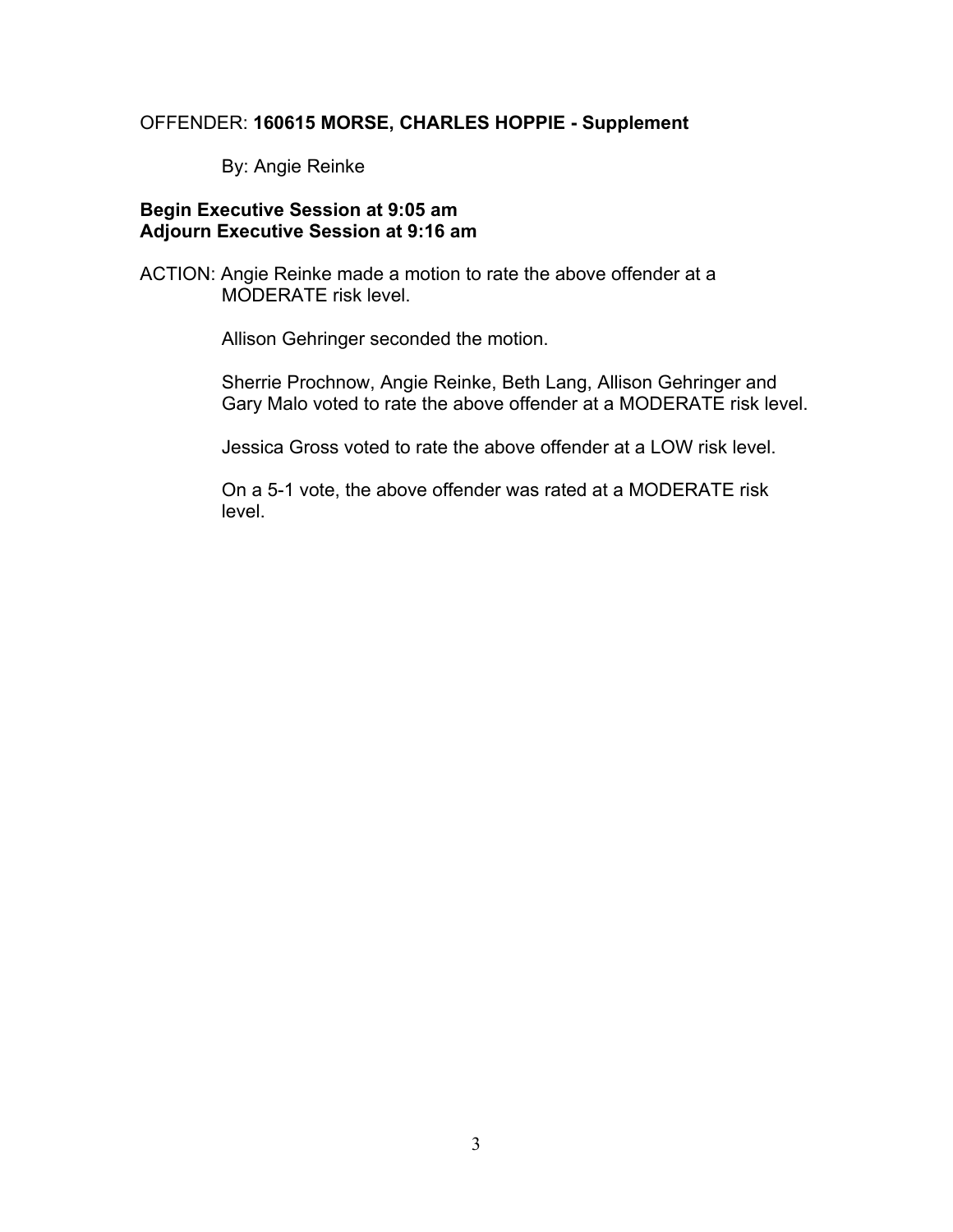#### OFFENDER: **197118 BARLOW, JEFFERY LEE - Supplement**

By: Jessica Gross

#### **Begin Executive Session at 9:17 am Adjourn Executive Session at 9:22 am**

ACTION: Jessica Gross made a motion to rate the above offender at a LOW risk level.

Sherrie Prochnow seconded the motion.

Sherrie Prochnow, Angie Reinke, Jessica Gross, Allison Gehringer and Gary Malo voted to rate the above offender at a LOW risk level.

Beth Lang voted to rate the above offender at a MODERATE risk level.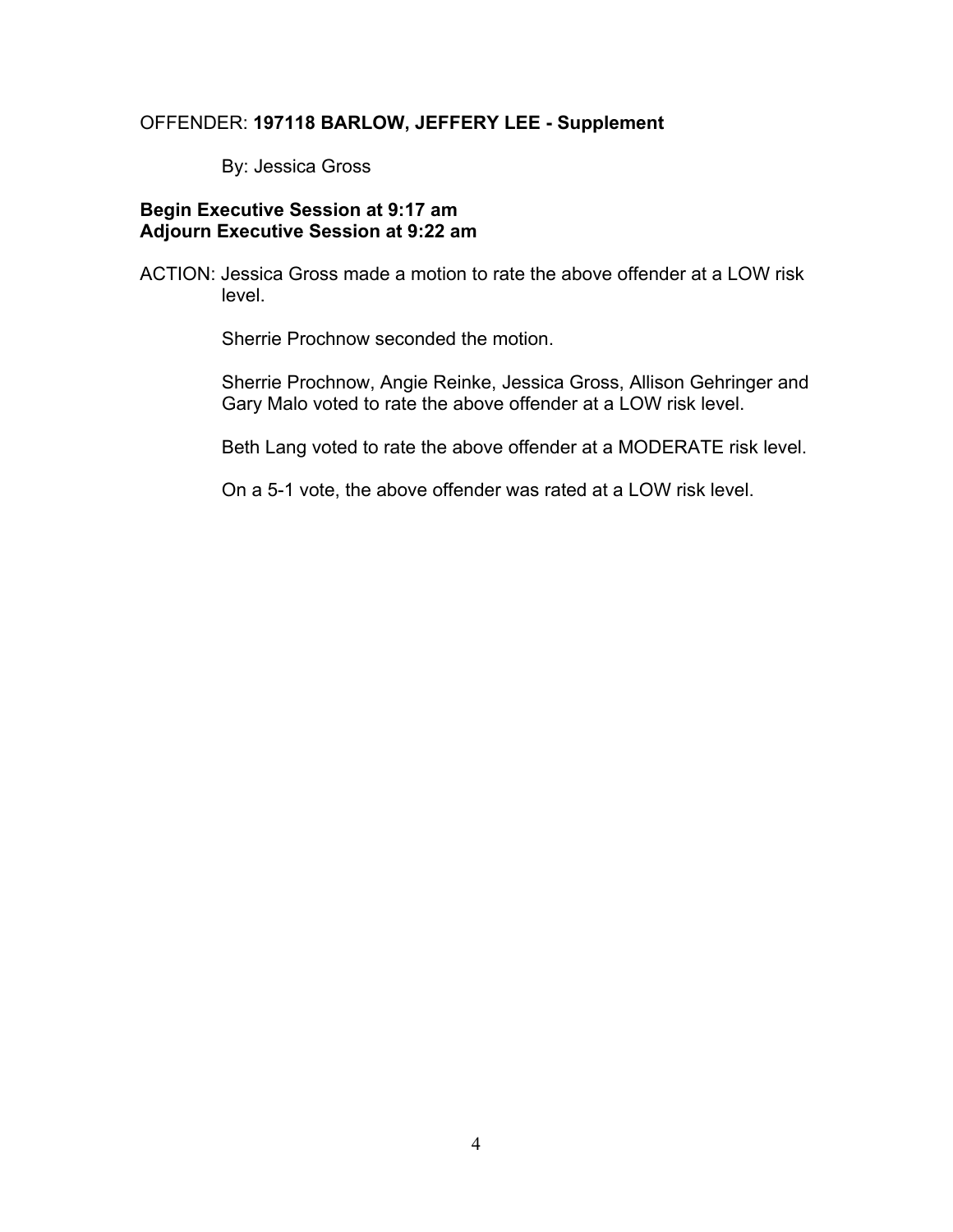#### OFFENDER: **142072 LANSING, RODNEY - Supplement**

By: Beth Lang

#### **Begin Executive Session at 9:23 am Adjourn Executive Session at 9:25 am**

ACTION: Beth Lang made a motion to rate the above offender at a MODERATE risk level.

Angie Reinke seconded the motion.

Angie Reinke, Beth Lang, Allison Gehringer and Gary Malo voted to rate the above offender at a MODERATE risk level.

Sherrie Prochnow and Jessica Gross voted to rate the above offender at a LOW risk level.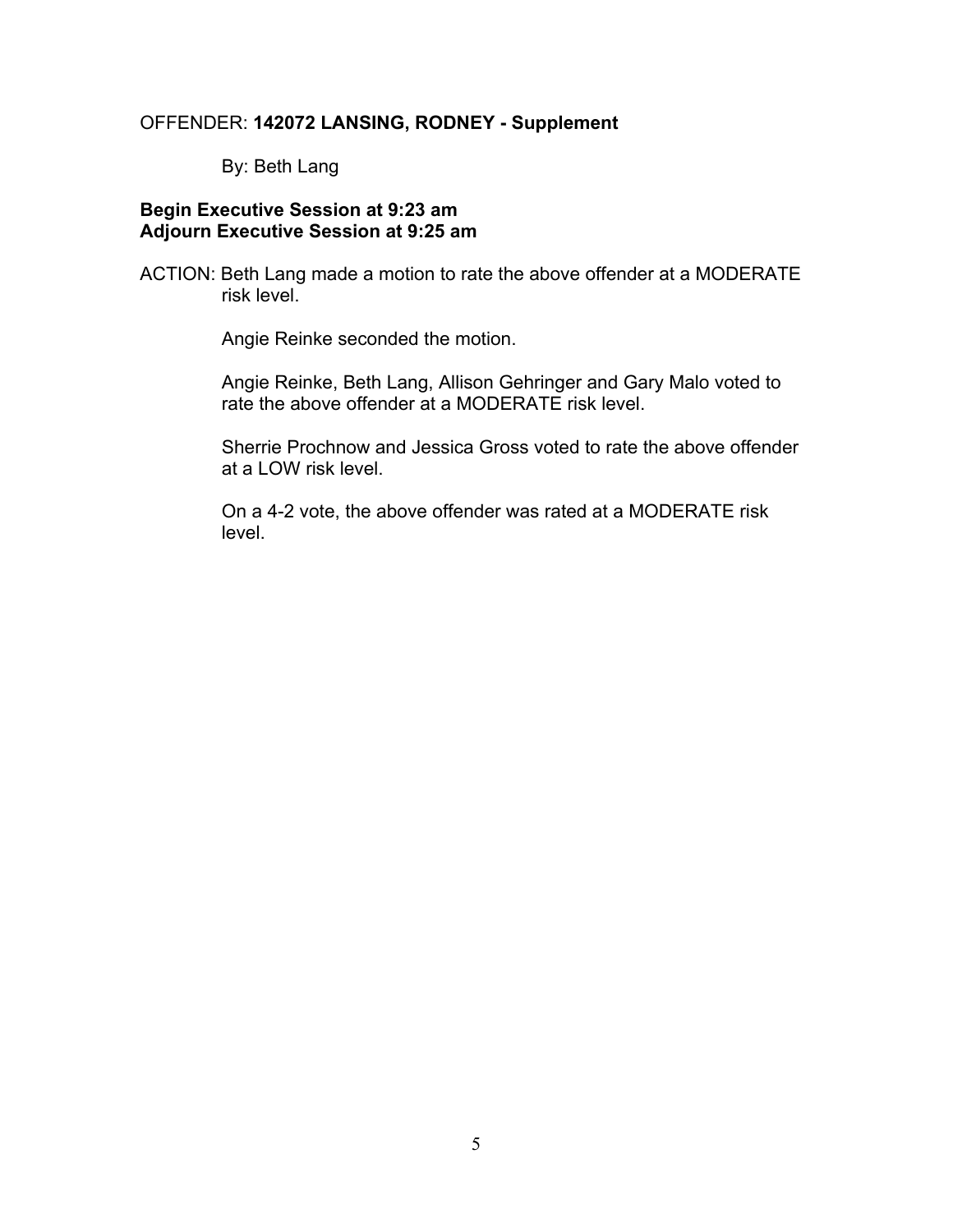# OFFENDER: **208540 BULLINGER, TIMOTHY PAUL - Supplement**

By: Sherrie Prochnow

#### **Begin Executive Session at 9:25 am Adjourn Executive Session at 9:30 am**

ACTION: Sherrie Prochnow made a motion to rate the above offender at a HIGH risk level.

Angie Reinke seconded the motion.

Sherrie Prochnow, Angie Reinke, Jessica Gross, Beth Lang, Allison Gehringer and Gary Malo voted to rate the above offender at a HIGH risk level.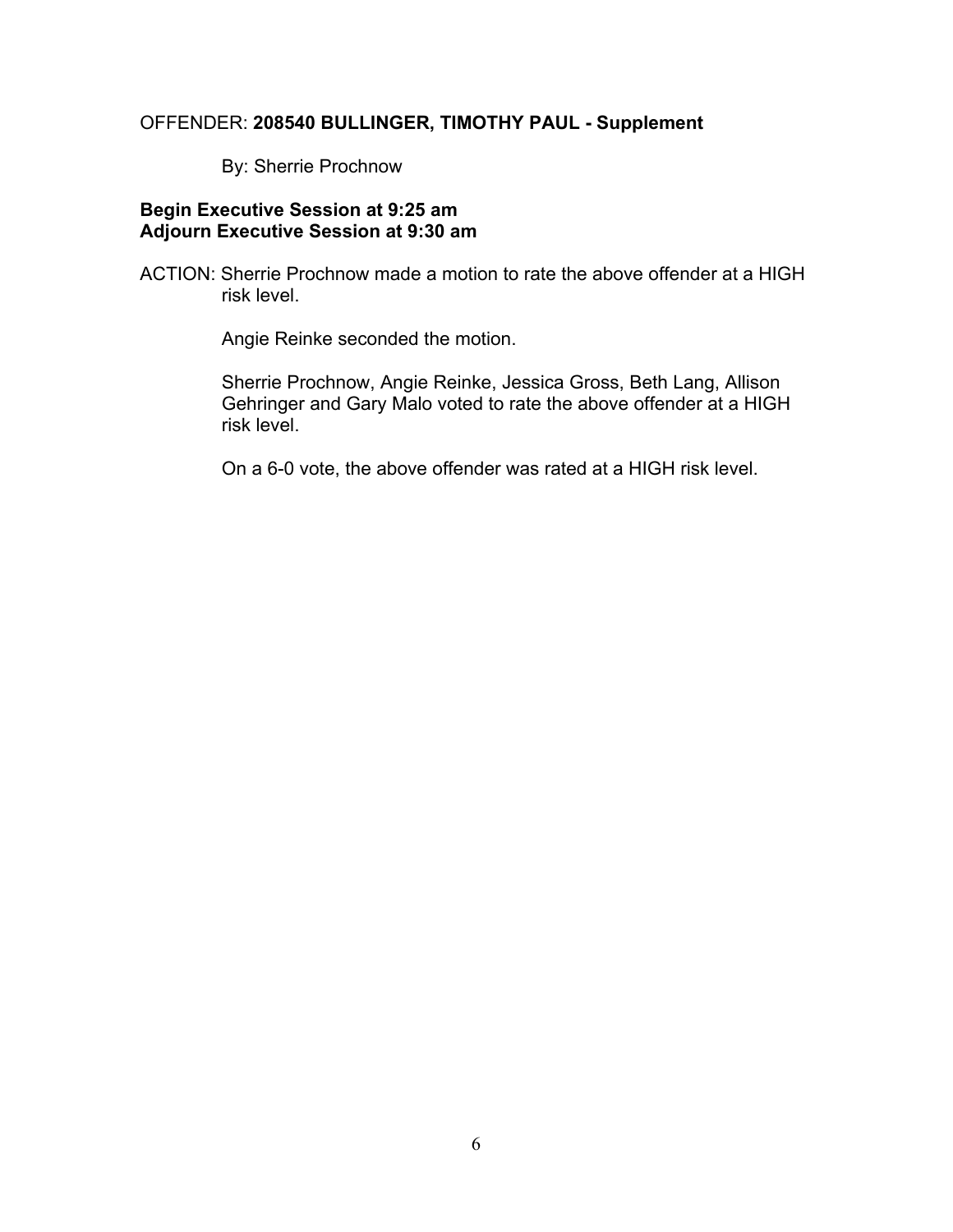# OFFENDER: **274308 WILLIAMSON, BRANDON SCOTT - R&R – Telephone Conference**

By: Karlei Neufeld

#### **Begin Executive Session at 9:31 am Adjourn Executive Session at 9:52 am**

ACTION: Beth Lang made a motion to rate the above offender at a HIGH risk level.

Gary Malo seconded the motion.

Sherrie Prochnow, Angie Reinke, Jessica Gross, Beth Lang, Allison Gehringer and Gary Malo voted to rate the above offender at a HIGH risk level.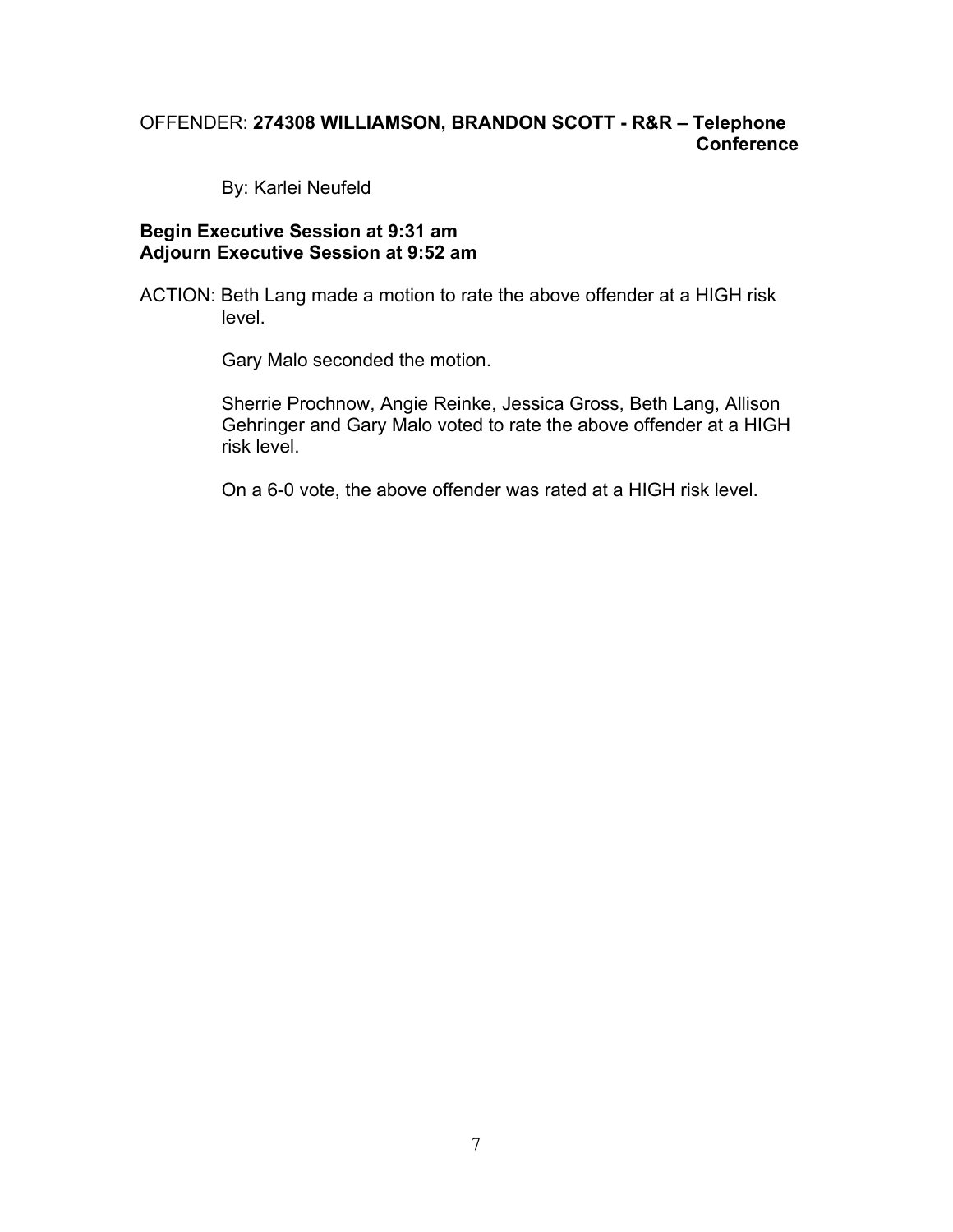# OFFENDER: **250225 JOHNSON, SHAWN HENRY - R&R – Telephone Conference**

By: Karlei Neufeld

#### **Begin Executive Session at 9:55 am Adjourn Executive Session at 10:22 am**

ACTION: Gary Malo made a motion to rate the above offender at a LOW risk level.

Angie Reinke seconded the motion.

Sherrie Prochnow, Angie Reinke, Jessica Gross, Allison Gehringer and Gary Malo voted to rate the above offender at a LOW risk level.

Beth Lang voted to rate the above offender at a LOW risk level.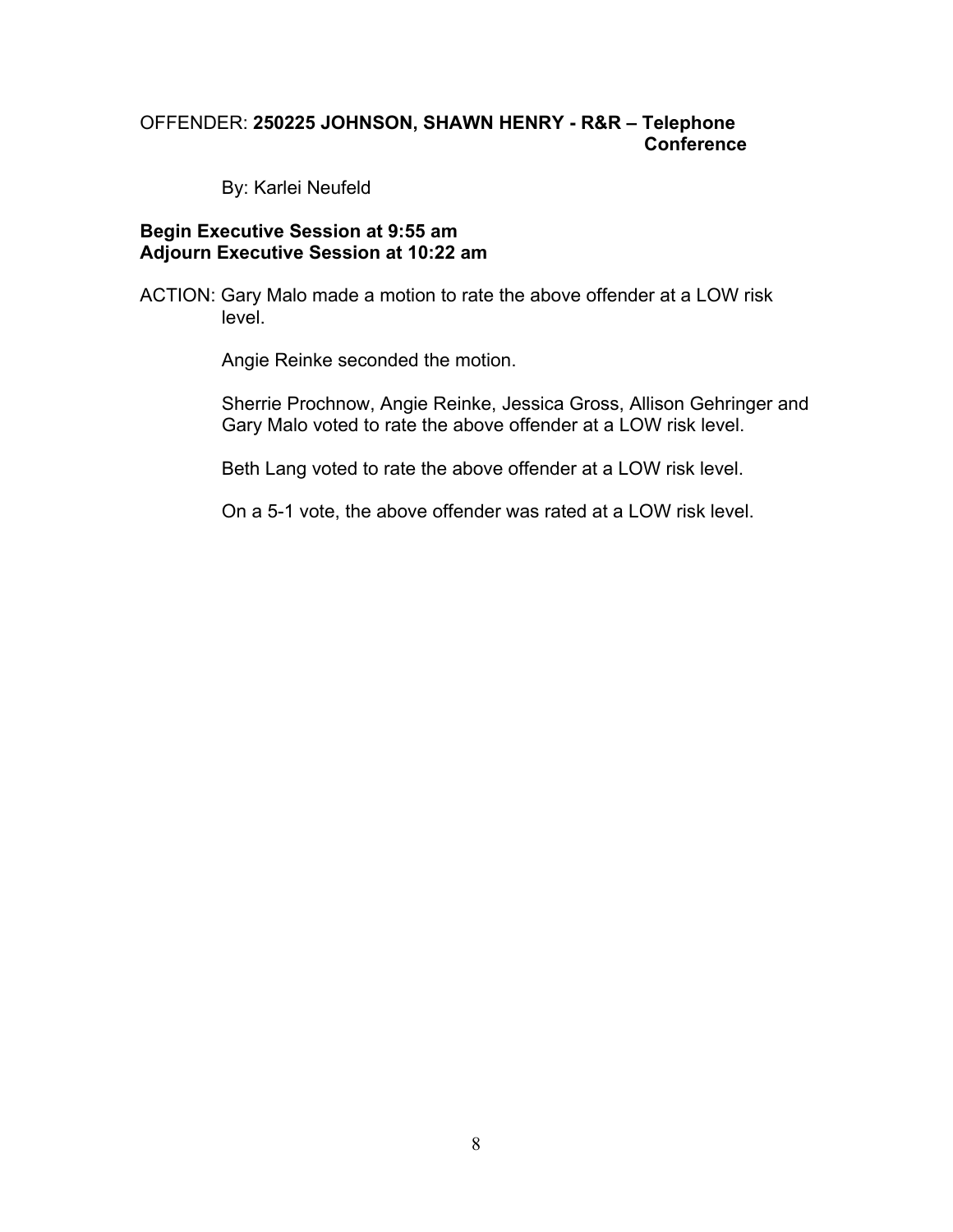# OFFENDER: **153994 THIEL, MICHAEL STEVEN - R&R – Telephone Conference**

By: Karlei Neufeld

#### **Begin Executive Session at 10:26 am Adjourn Executive Session at 10:39 am**

ACTION: Jessica Gross made a motion to rate the above offender at a LOW risk level.

Allison Gehringer seconded the motion.

Sherrie Prochnow, Angie Reinke, Jessica Gross and Gary Malo voted to rate the above offender at a LOW risk level.

Beth Lang and Allison Gehringer voted to rate the above offender at a MODERATE risk level.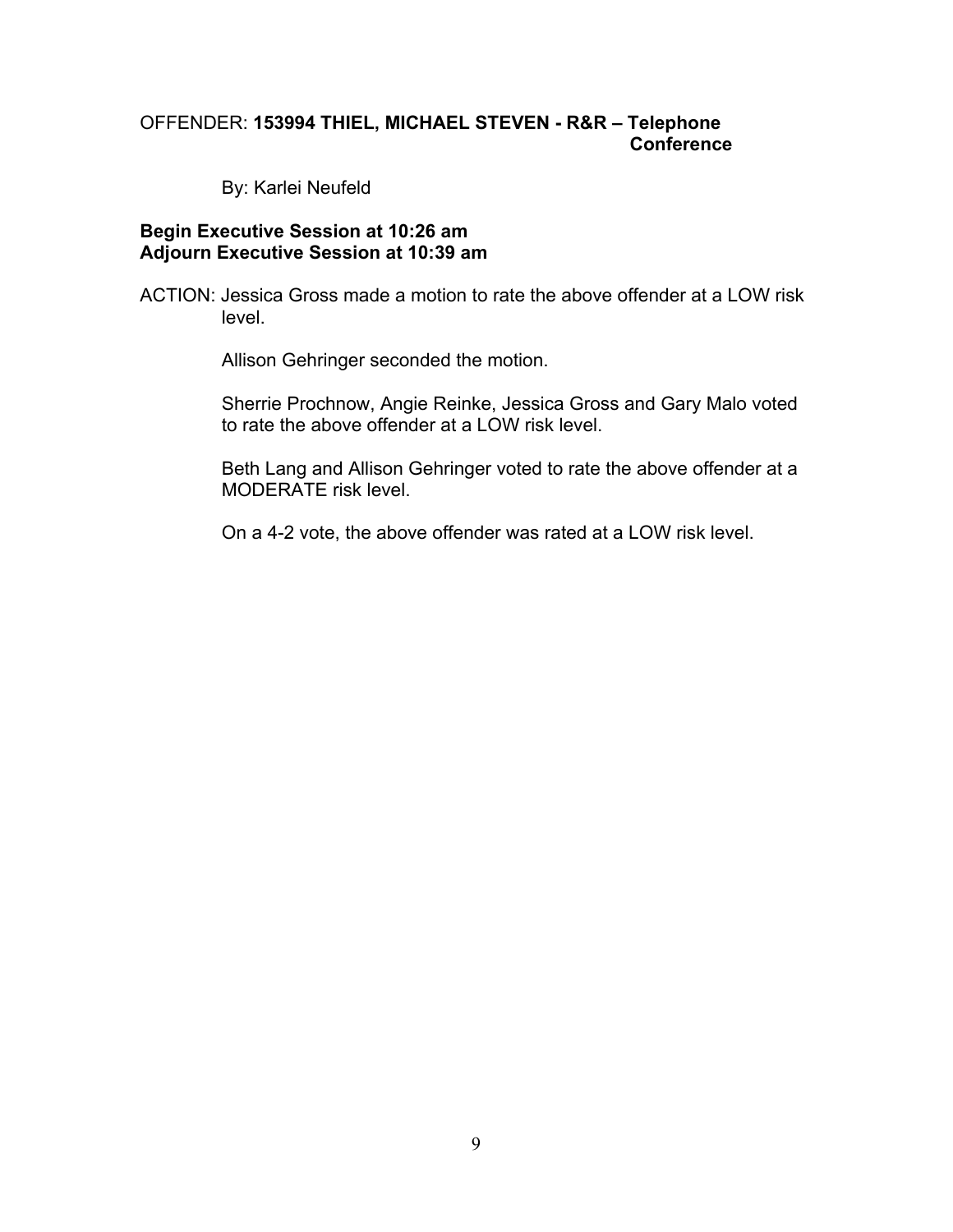#### OFFENDER: **156177 ARCHAMBAULT, ROYCE JORDAN - Supplement**

By: Allison Gehringer

# **Begin Executive Session at 10:46 am Adjourn Executive Session at 10:53 am**

ACTION: Allison Gehringer made a motion to rate the above offender at a HIGH risk level.

Sherrie Prochnow seconded the motion.

Sherrie Prochnow, Angie Reinke, Jessica Gross, Beth Lang, Allison Gehringer and Gary Malo voted to rate the above offender at a HIGH risk level.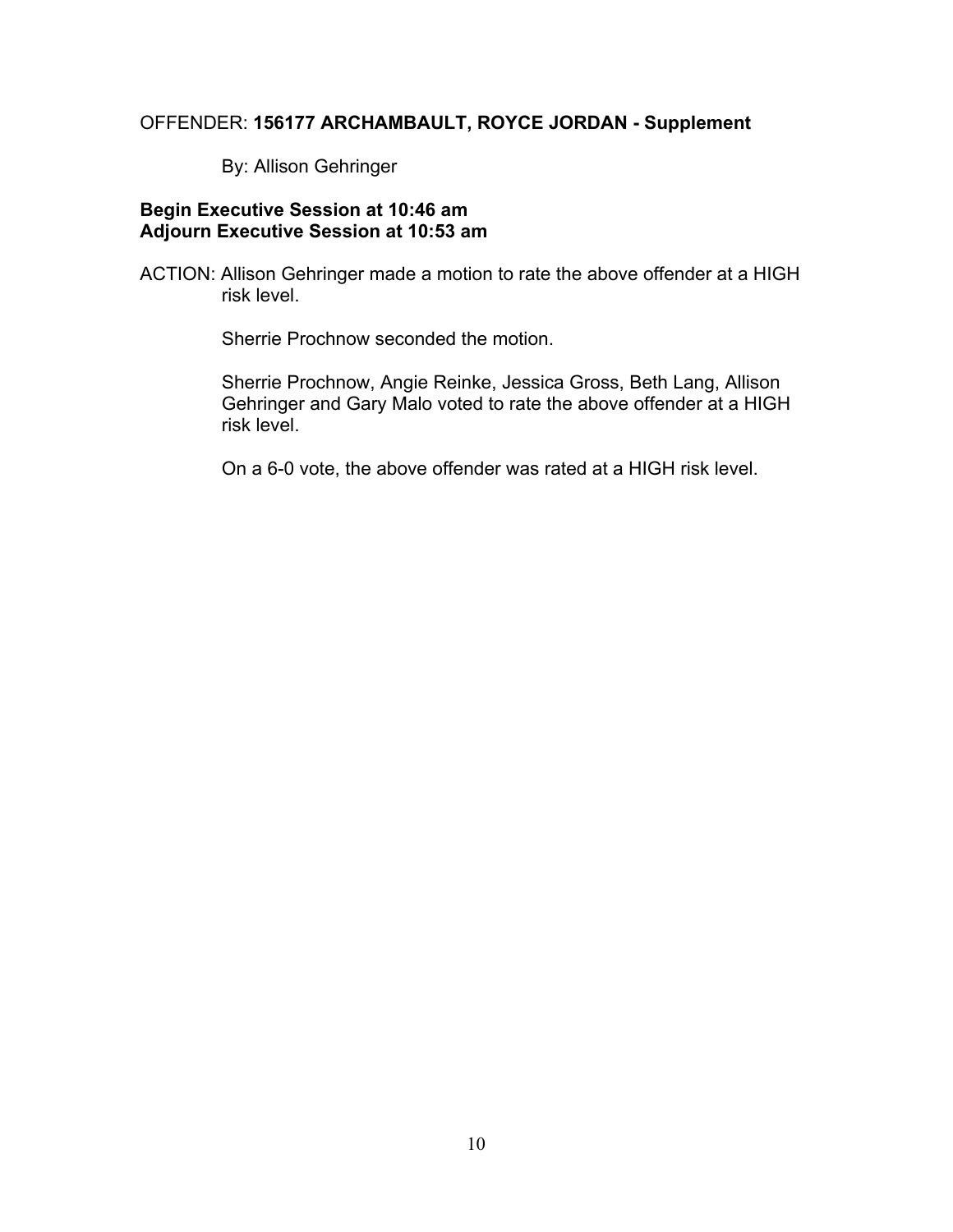# OFFENDER: **268194 DAGGETT, CHRISTOPHER DANE - R&R – Telephone Conference**

By: Karlei Neufeld

#### **Begin Executive Session at 10:54 am Adjourn Executive Session at 11:12 am**

ACTION: Sherrie Prochnow made a motion to rate the above offender at a MODERATE risk level.

Beth Lang seconded the motion.

Sherrie Prochnow, Angie Reinke, Jessica Gross, Beth Lang, Allison Gehringer and Gary Malo voted to rate the above offender at a MODERATE risk level.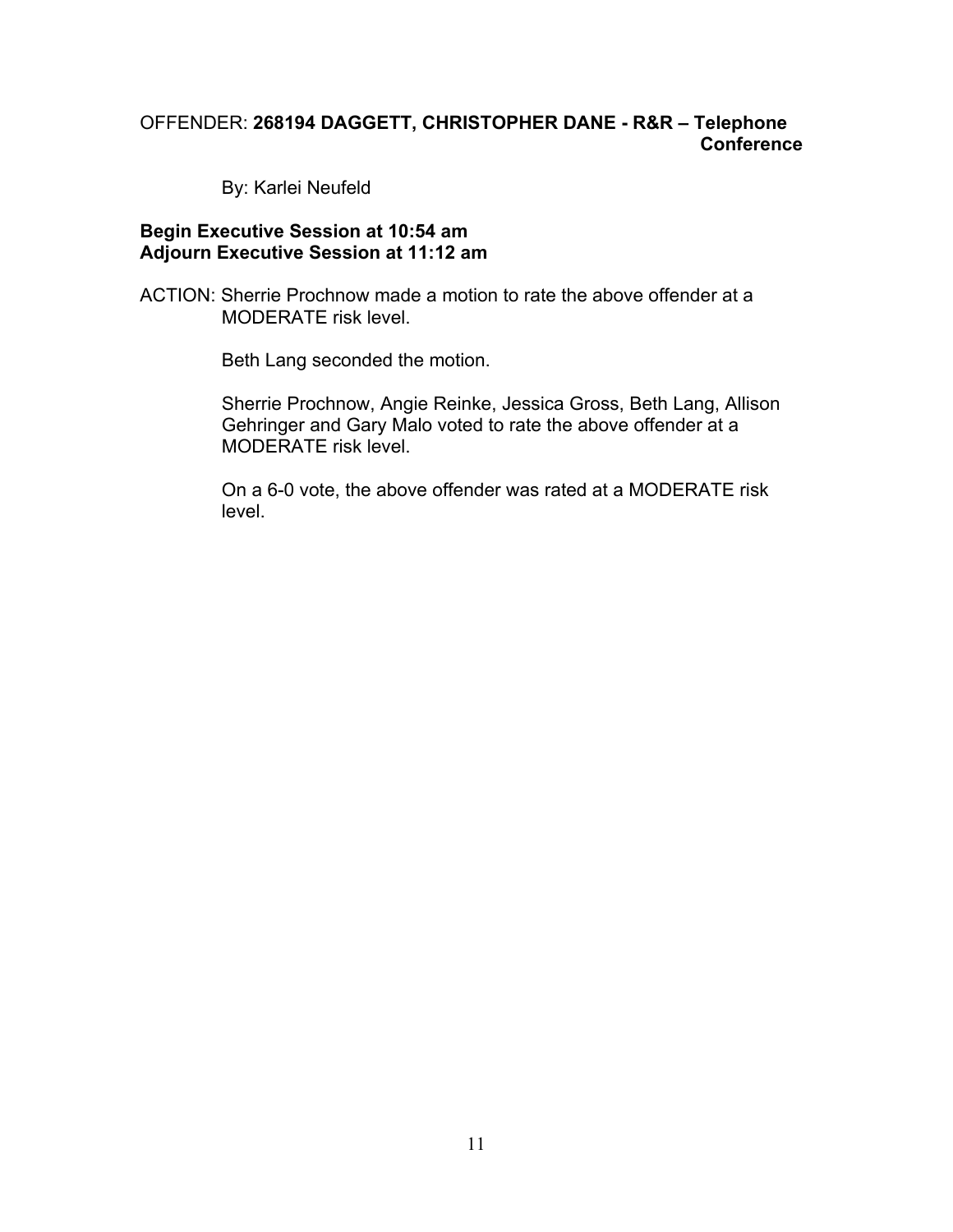# OFFENDER: **188836 KNAPP, TRAVIS BRIAN - Supplement**

By: Jessica Gross

## **Begin Executive Session at 11:13 am Adjourn Executive Session at 11:22 am**

ACTION: Jessica Gross made a motion to rate the above offender at a MODERATE risk level.

Allison Gehringer seconded the motion.

Sherrie Prochnow, Angie Reinke, Jessica Gross, Beth Lang, Allison Gehringer and Gary Malo voted to rate the above offender at a MODERATE risk level.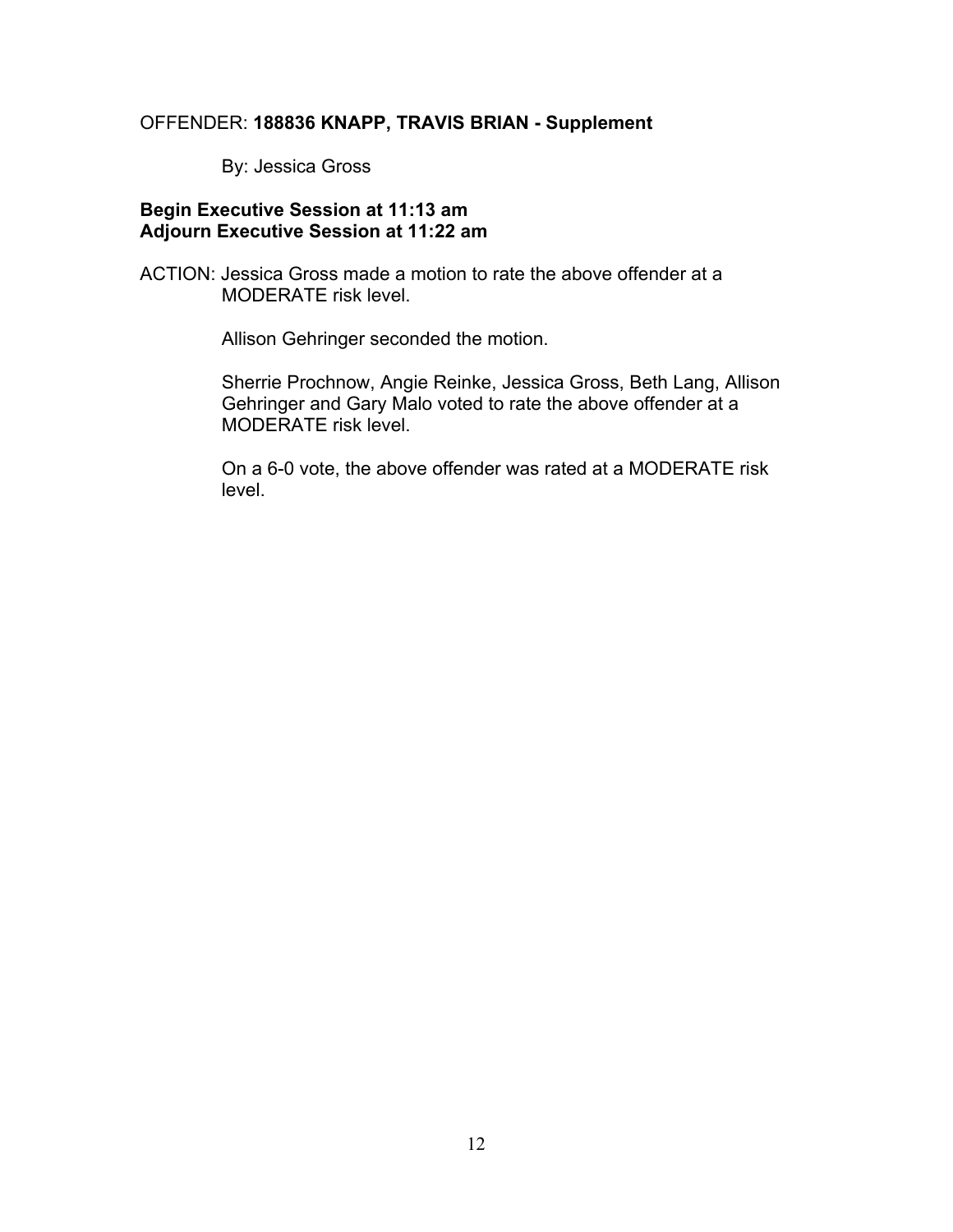#### OFFENDER: **215995 WHITE, JESSE GENE - R&R – Telephone Conference**

By: Karlei Neufeld

# **Begin Executive Session at 11:23 am Adjourn Executive Session at 11:37 am**

ACTION: Gary Malo made a motion to rate the above offender at a MODERATE risk level.

Allison Gehringer seconded the motion.

Sherrie Prochnow, Angie Reinke, Jessica Gross, Beth Lang, Allison Gehringer and Gary Malo voted to rate the above offender at a MODERATE risk level.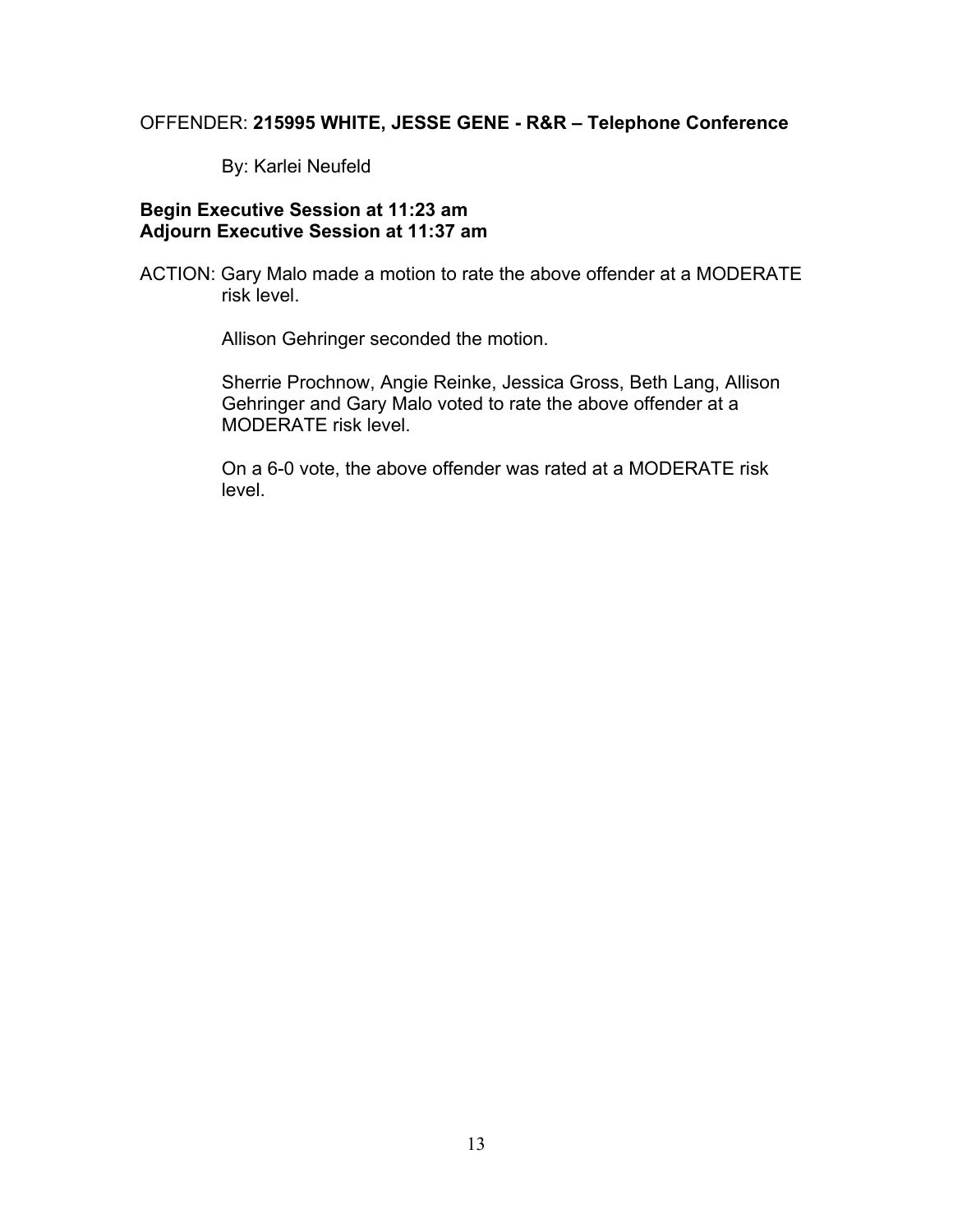# OFFENDER: **46567 RUDOLPH, RONALD LYNN - Supplement**

By: Gary Malo

## **Begin Executive Session at 11:37 am Adjourn Executive Session at 11:45 am**

ACTION: Gary Malo made a motion to rate the above offender at a MODERATE risk level.

Angie Reinke seconded the motion.

Sherrie Prochnow, Angie Reinke, Jessica Gross, Beth Lang, Allison Gehringer and Gary Malo voted to rate the above offender at a MODERATE risk level.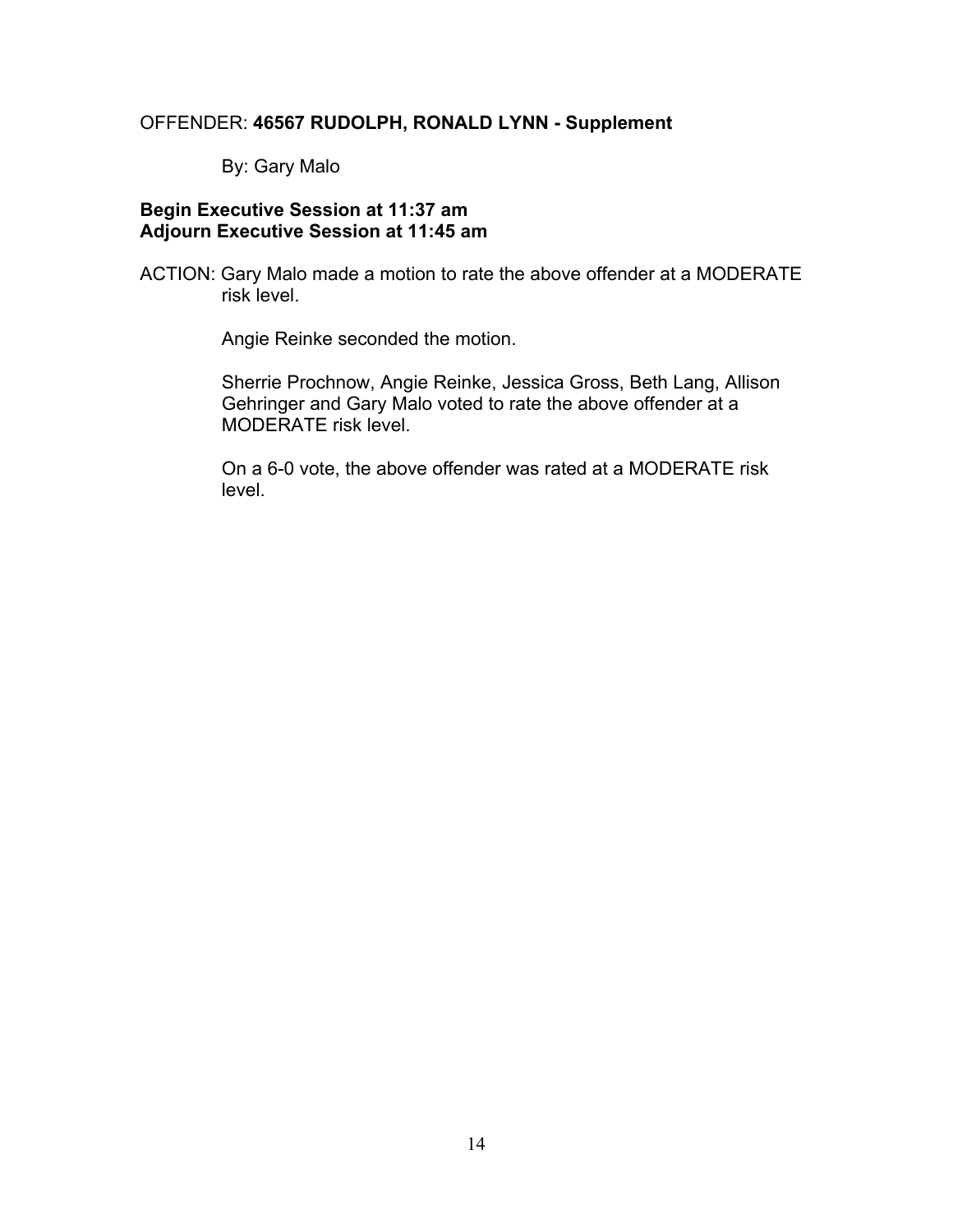# OFFENDER: **249591 COOMBS, AREN BRIANT LEONE - New Assessment**

By: Angie Reinke

#### **Begin Executive Session at 11:47 am Adjourn Executive Session at 12:00 pm**

ACTION: Angie Reinke made a motion to rate the above offender at a MODERATE risk level.

Allison Gehringer seconded the motion.

Sherrie Prochnow, Angie Reinke, Jessica Gross, Beth Lang, Allison Gehringer and Gary Malo voted to rate the above offender at a MODERATE risk level.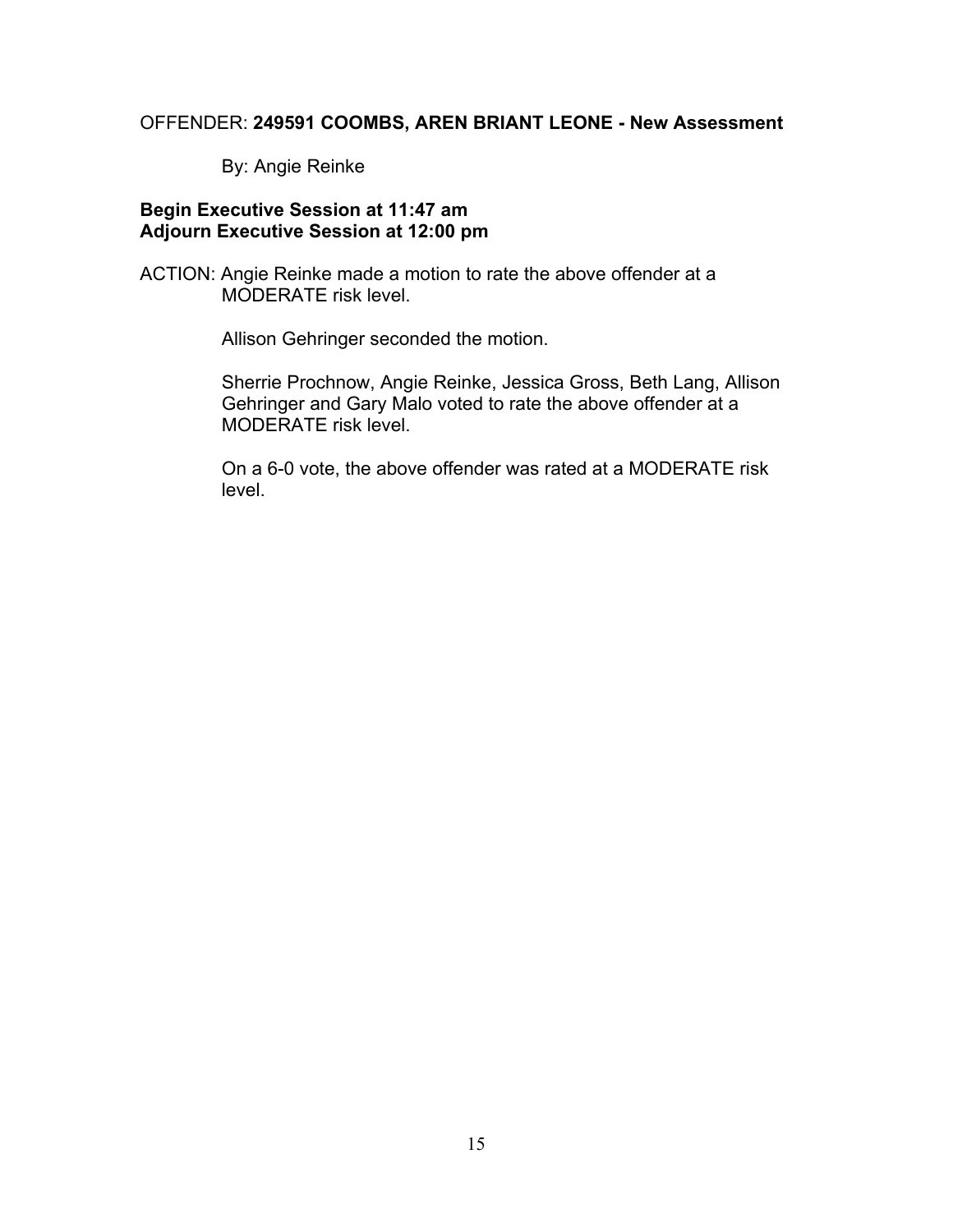# OFFENDER: **223228 BEAVERS, AUSTIN DALE - New Assessment**

By: Jessica Gross

#### **Begin Executive Session at 1:14 pm Adjourn Executive Session at 1:21 pm**

ACTION: Jessica Gross made a motion to rate the above offender at a MODERATE risk level.

Allison Gehringer seconded the motion.

Sherrie Prochnow, Angie Reinke, Jessica Gross, Beth Lang, Allison Gehringer and Gary Malo voted to rate the above offender at a MODERATE risk level.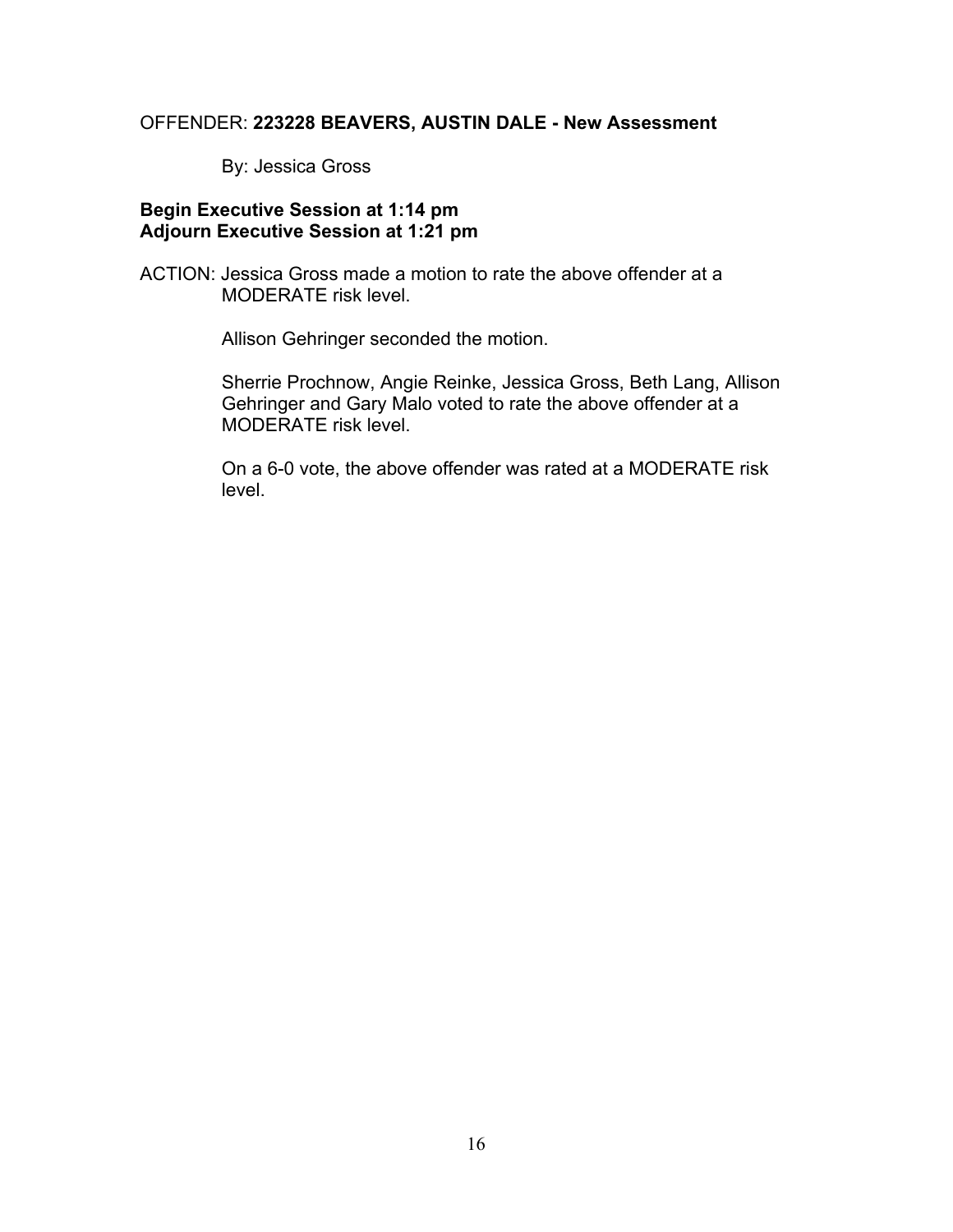#### OFFENDER: **253369 PETERSON, ERIK NATHAN - New Assessment**

By: Sherrie Prochnow

#### **Begin Executive Session at 1:21 pm Adjourn Executive Session at 1:26 pm**

ACTION: Allison Gehringer made a motion to rate the above offender at a MODERATE risk level.

Gary Malo seconded the motion.

Beth Lang, Allison Gehringer and Gary Malo voted to rate the above offender at a MODERATE risk level.

Angie Reinke and Jessica Gross voted to rate the above offender at a LOW risk level.

Sherrie Prochnow abstained from voting for the above offender.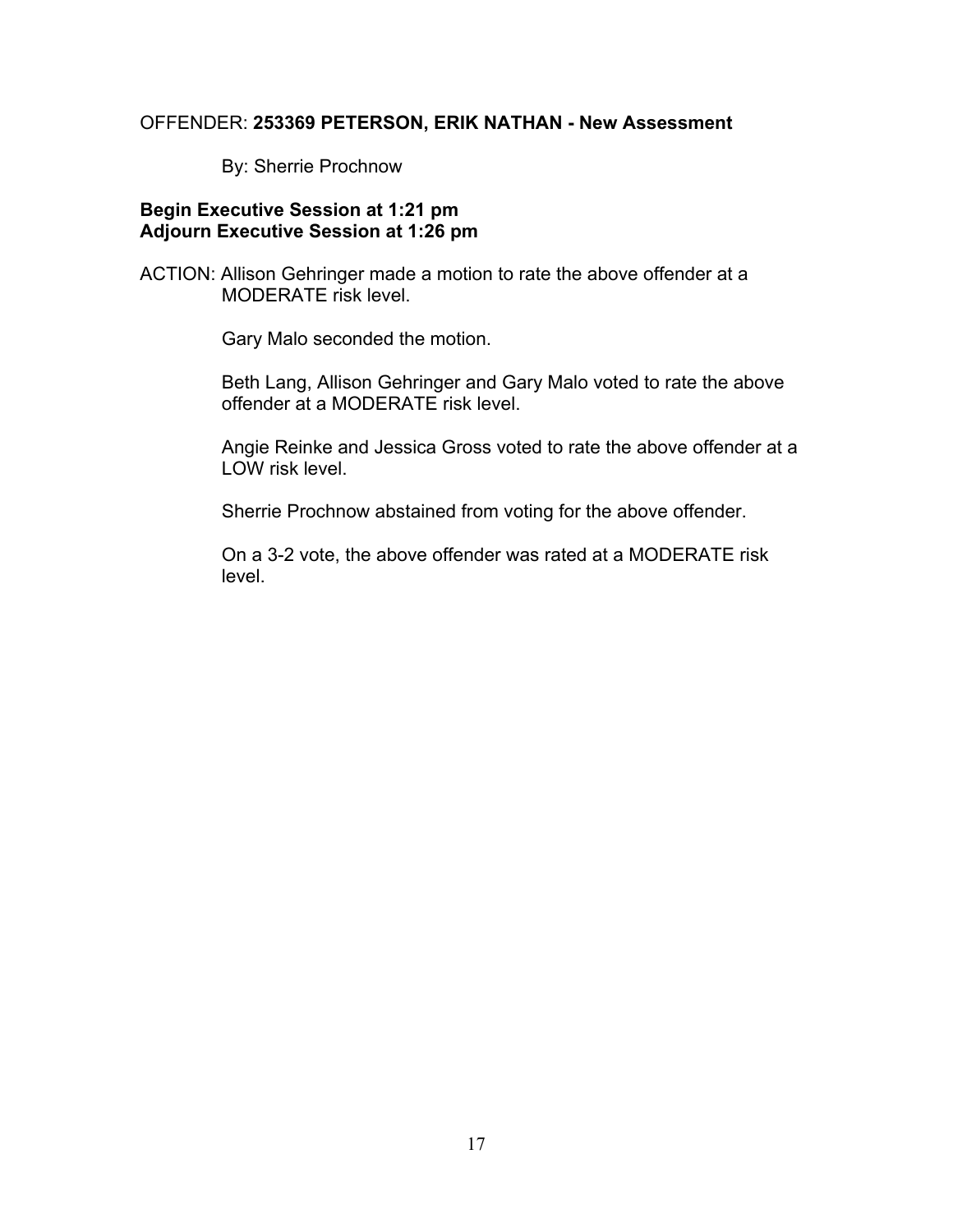# OFFENDER: **208708 PEDERSEN, DILLAN THOMAS - R&R – Telephone Conference**

By: Karlei Neufeld

#### **Begin Executive Session at 1:29 pm Adjourn Executive Session at 1:57 pm**

ACTION: Jessica Gross made a motion to rate the above offender at a LOW risk level.

Allison Gehringer seconded the motion.

Angie Reinke, Jessica Gross, Beth Lang, Allison Gehringer and Gary Malo voted to rate the above offender at a LOW risk level.

Sherrie Prochnow abstained from voting for the above offender.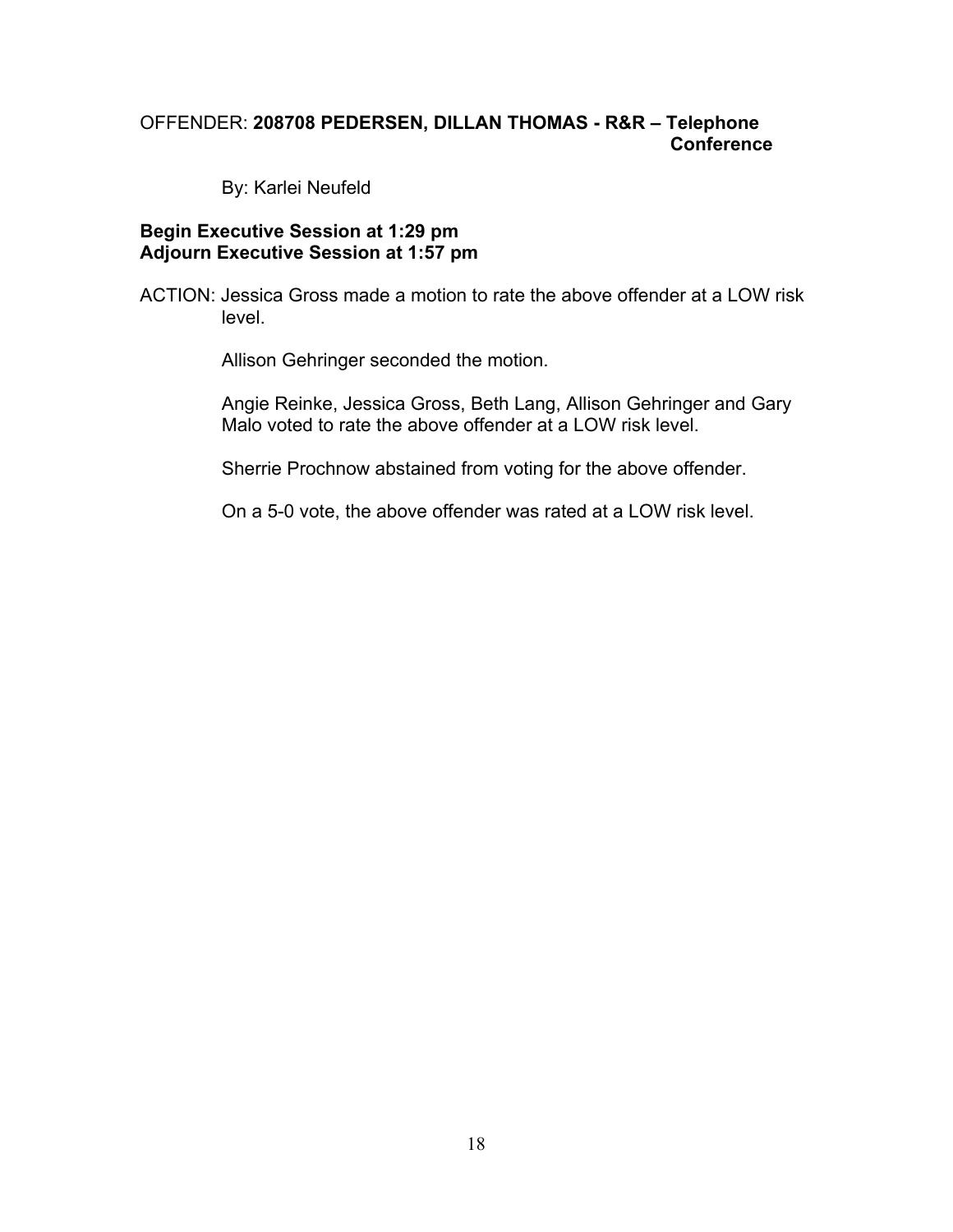# OFFENDER: **170019 MEDINA, ANTONIO EUGENIO - New Assessment**

By: Allison Gehringer

## **Begin Executive Session at 1:58 pm Adjourn Executive Session at 2:06 pm**

ACTION: Allison Gehringer made a motion to rate the above offender at a LOW risk level.

Jessica Gross seconded the motion.

Sherrie Prochnow, Angie Reinke, Jessica Gross, Beth Lang, Allison Gehringer and Gary Malo voted to rate the above offender at a LOW risk level.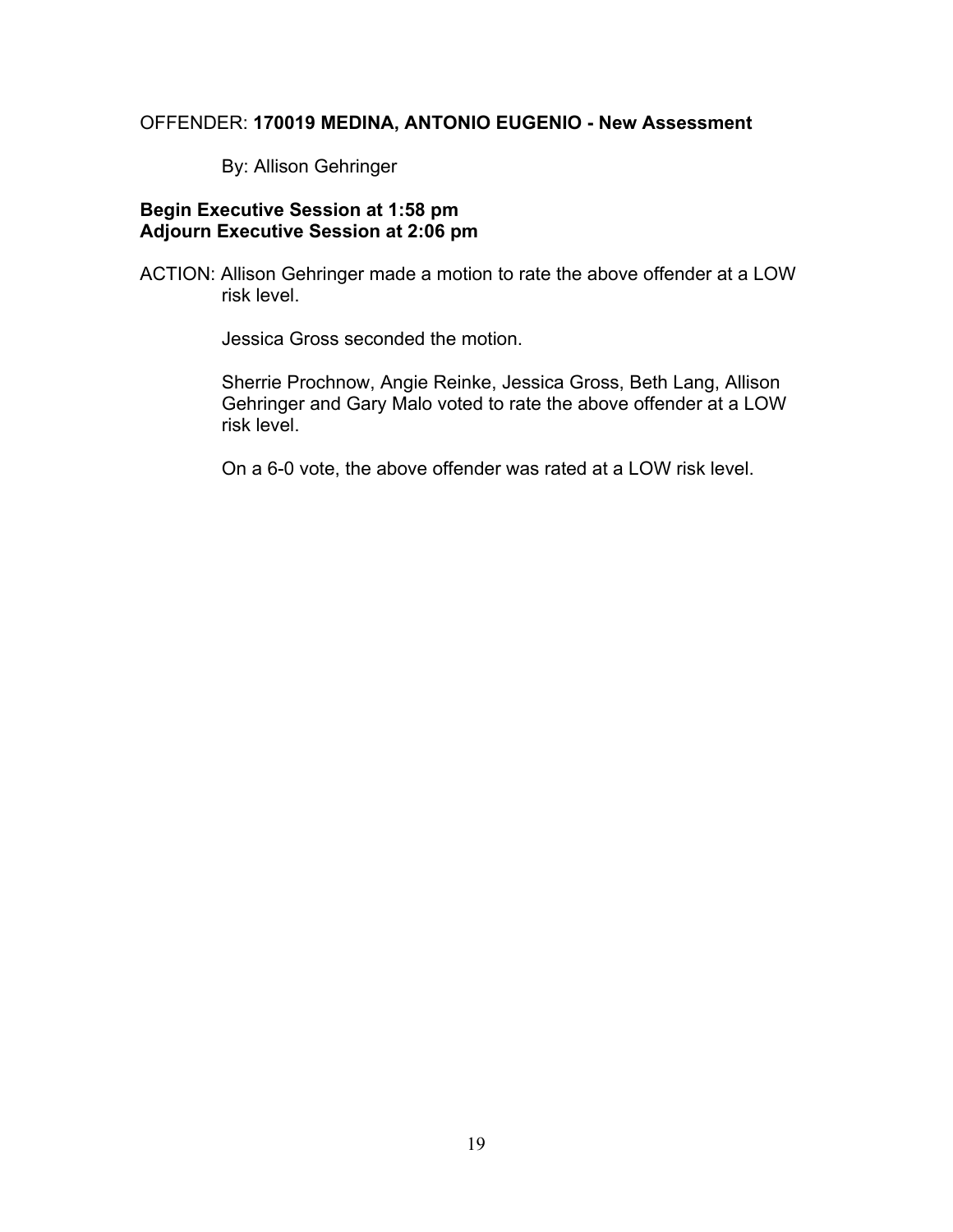# OFFENDER: **89081 TANKE, JAMES VERNON - New Assessment**

By: Beth Lang

#### **Begin Executive Session at 2:08 pm Adjourn Executive Session at 2:15 pm**

ACTION: Beth Lang made a motion to rate the above offender at a MODERATE risk level.

Gary Malo seconded the motion.

Sherrie Prochnow, Angie Reinke, Jessica Gross and Allison Gehringer voted to rate the above offender at a LOW risk level.

Beth Lang and Gary Malo voted to rate the above offender at a MODERATE risk level.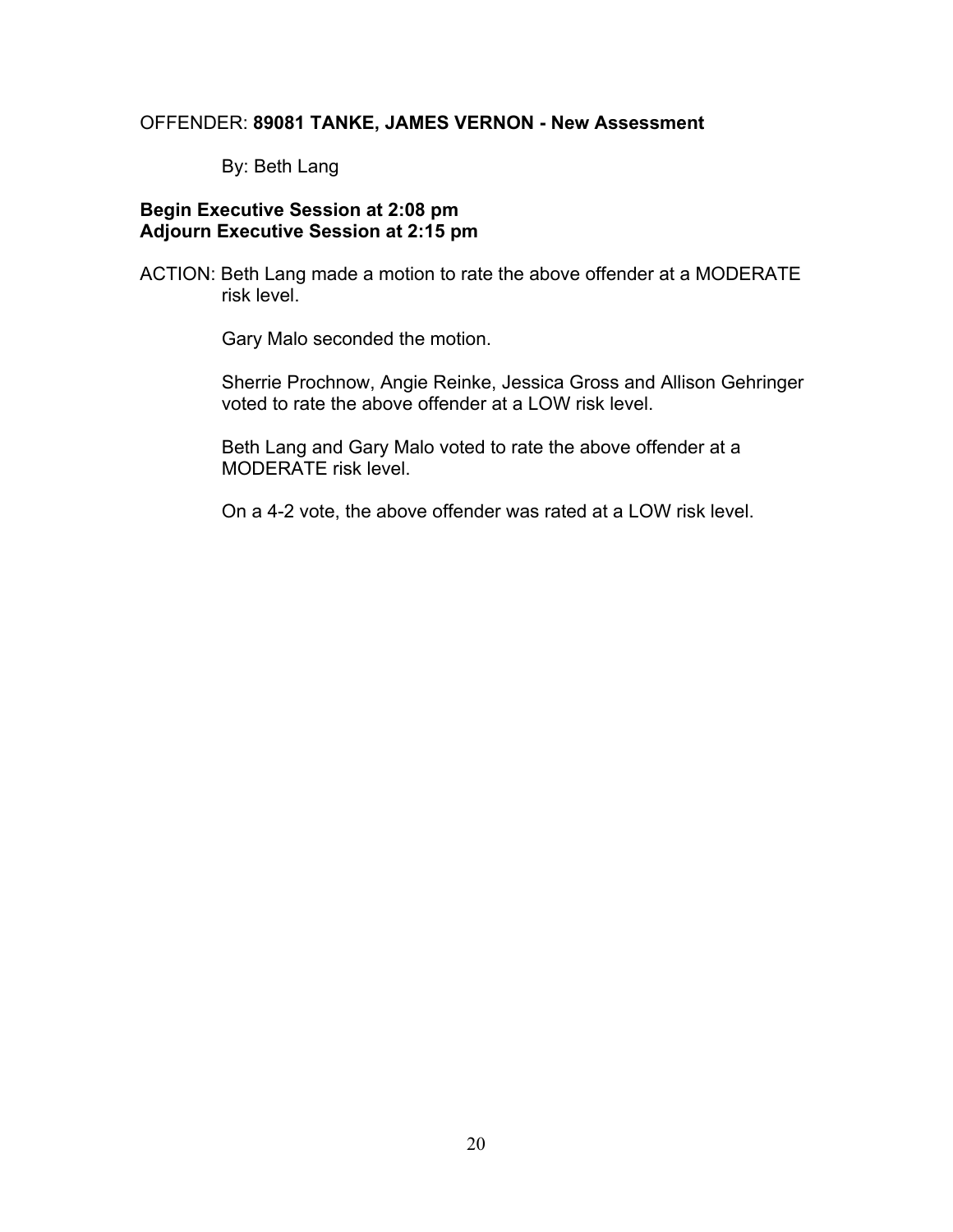#### OFFENDER: **274727 HOPPER, DAVID ELIAS - New Assessment**

By: Gary Malo

#### **Begin Executive Session at 2:15 pm Adjourn Executive Session at 2:17 pm**

ACTION: Gary Malo made a motion to rate the above offender at a LOW risk level.

Beth Lang seconded the motion.

Sherrie Prochnow, Angie Reinke, Jessica Gross, Beth Lang, Allison Gehringer and Gary Malo voted to rate the above offender at a LOW risk level.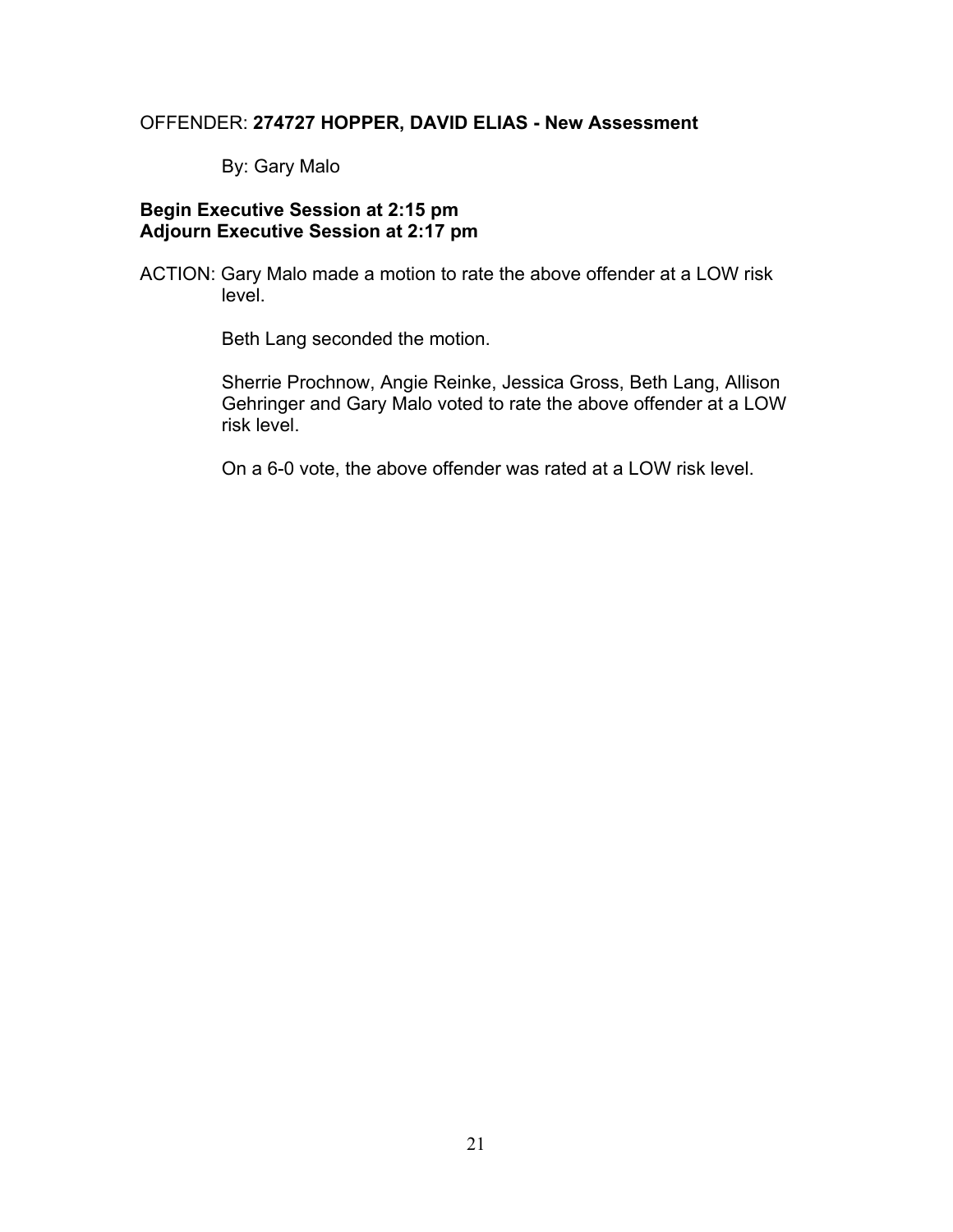# OFFENDER: **270001 HOLCOMB, CHANCE ELLIOTT - New Assessment**

By: Beth Lang

#### **Begin Executive Session at 2:17 pm Adjourn Executive Session at 2:20 pm**

ACTION: Beth Lang made a motion to rate the above offender at a LOW risk level.

Sherrie Prochnow seconded the motion.

Sherrie Prochnow, Angie Reinke, Jessica Gross, Beth Lang, Allison Gehringer and Gary Malo voted to rate the above offender at a LOW risk level.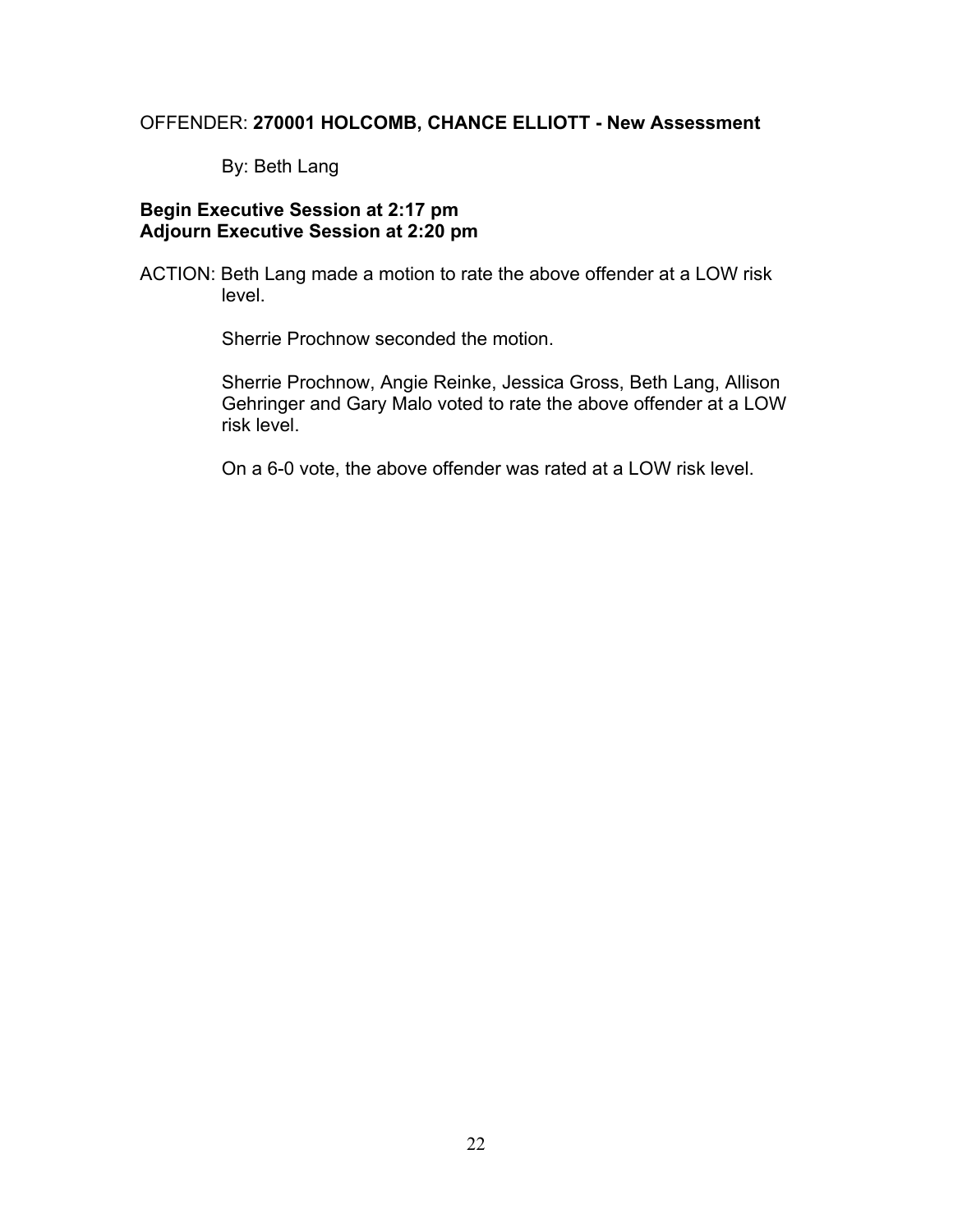# OFFENDER: **272274 NOONAN, MICHAEL JOHN - New Assessment**

By: Gary Malo

## **Begin Executive Session at 2:20 pm Adjourn Executive Session at 2:23 pm**

ACTION: Gary Malo made a motion to rate the above offender at a LOW risk level.

Sherrie Prochnow seconded the motion.

Sherrie Prochnow, Angie Reinke, Jessica Gross, Beth Lang, Allison Gehringer and Gary Malo voted to rate the above offender at a LOW risk level.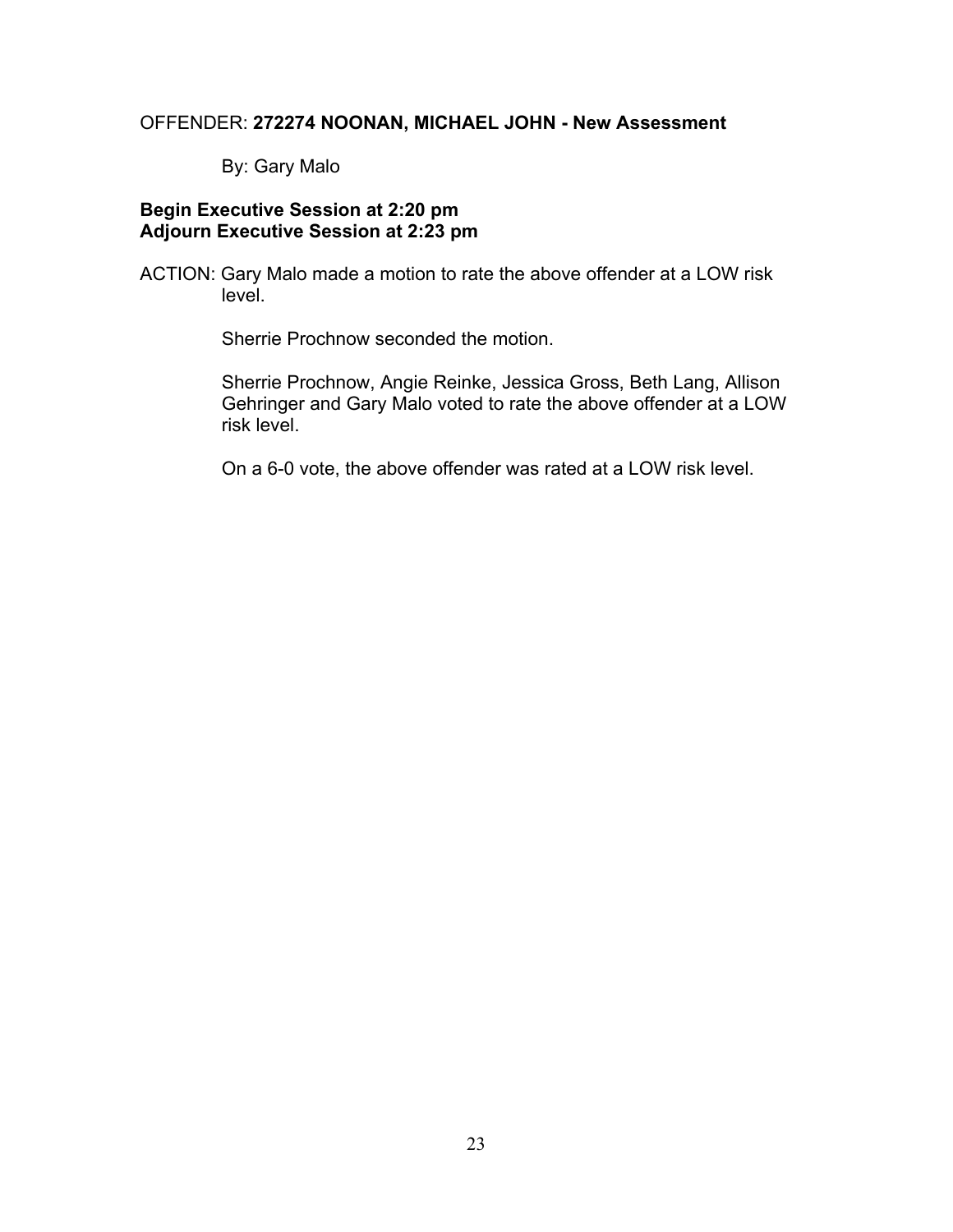# OFFENDER: **276537 ANDERSON, GUNNER DION PAUL - New Assessment**

By: Allison Gehringer

#### **Begin Executive Session at 2:24 pm Adjourn Executive Session at 2:30 pm**

ACTION: Allison Gehringer made a motion to rate the above offender at a MODERATE risk level.

Beth Lang seconded the motion.

Sherrie Prochnow, Angie Reinke, Jessica Gross, Beth Lang, Allison Gehringer and Gary Malo voted to rate the above offender at a MODERATE risk level.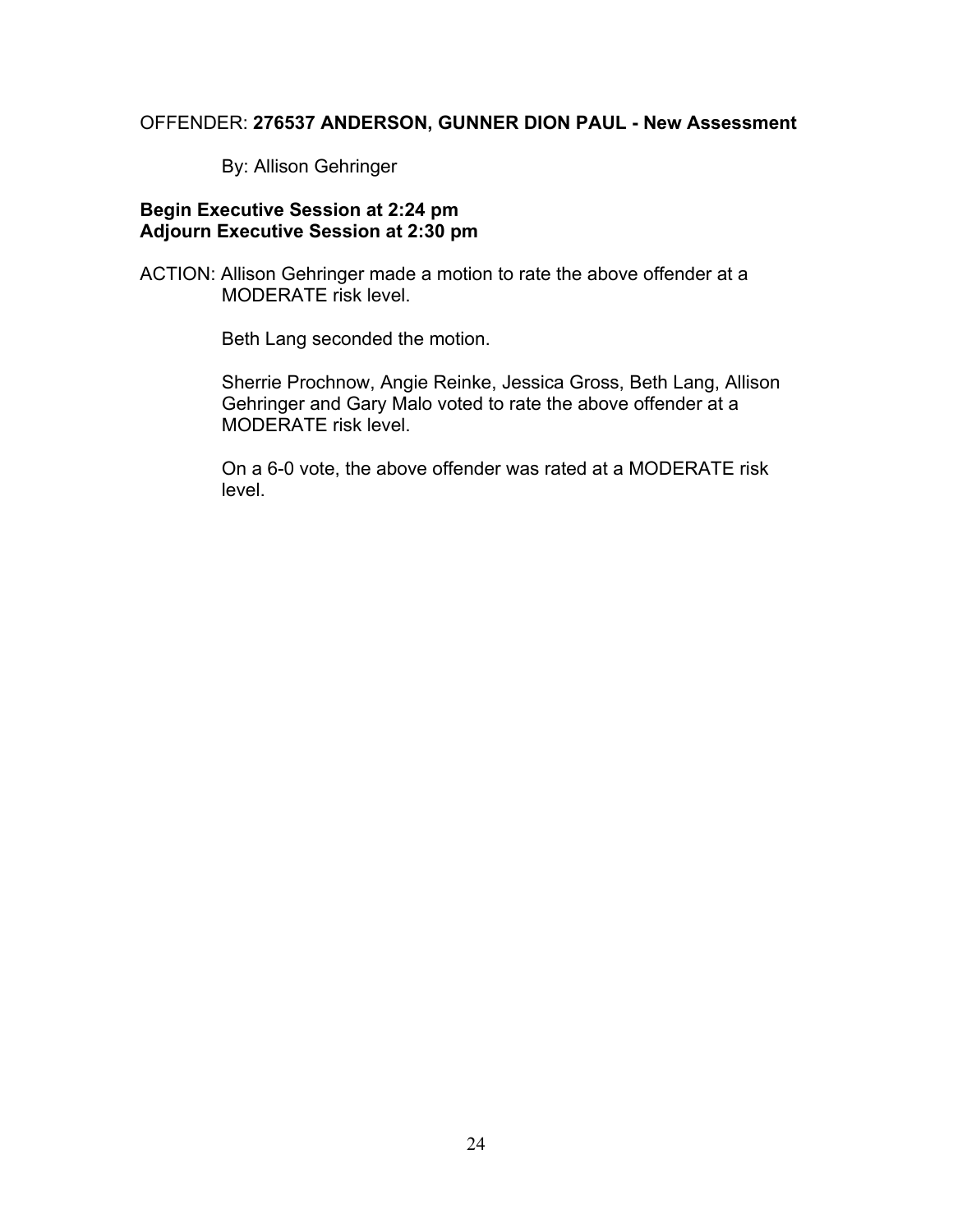# OFFENDER: **271753 DITMARS, RICHARD OWEN - New Assessment**

By: Sherrie Prochnow

#### **Begin Executive Session at 2:31 pm Adjourn Executive Session at 2:40 pm**

ACTION: Sherrie Prochnow made a motion to rate the above offender at a MODERATE risk level.

Allison Gehringer seconded the motion.

Sherrie Prochnow, Angie Reinke, Jessica Gross, Beth Lang, Allison Gehringer and Gary Malo voted to rate the above offender at a MODERATE risk level.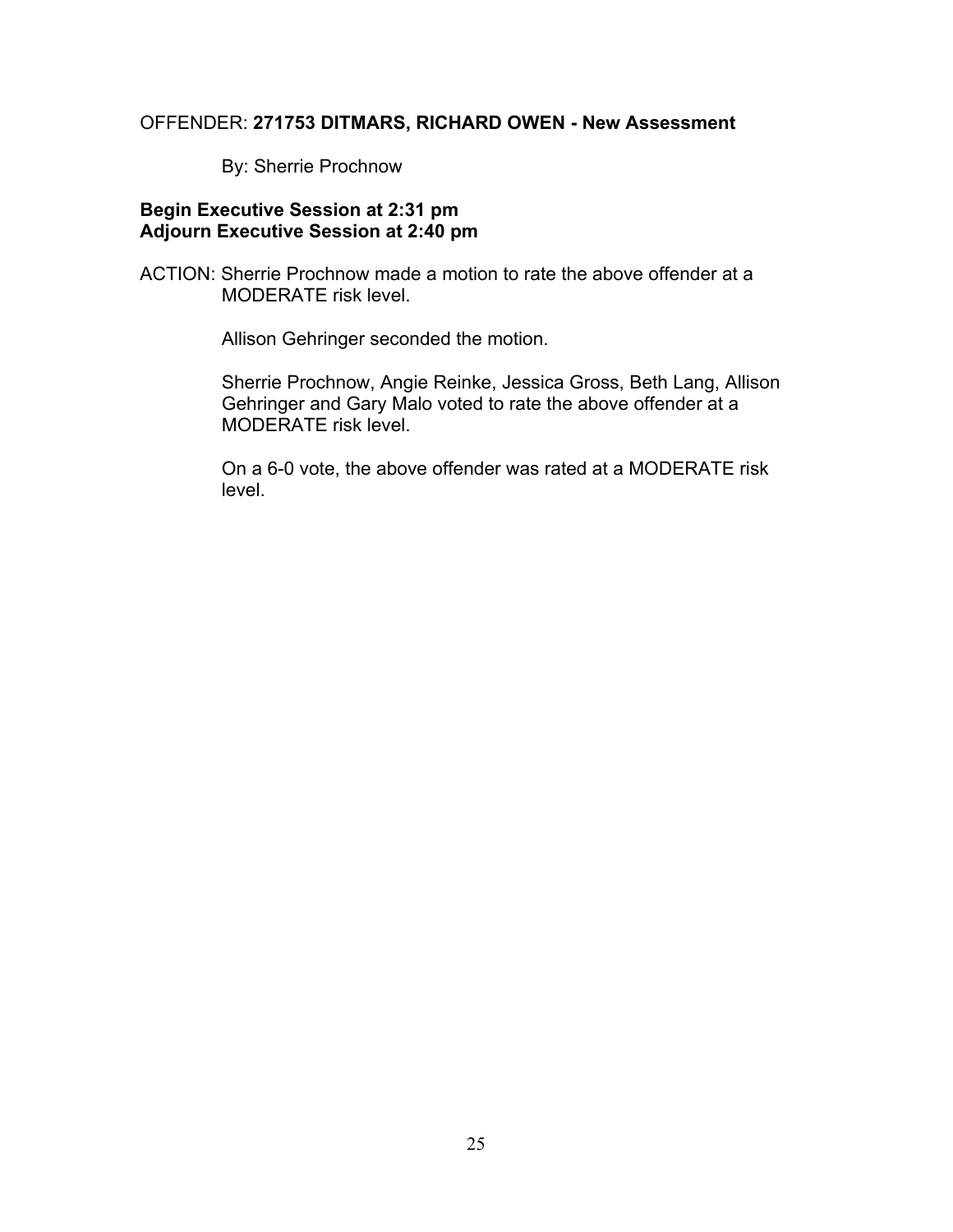# OFFENDER: **233341 DOTSON, ANTOINE WILLIAM - New Assessment**

By: Gary Malo

#### **Begin Executive Session at 2:42 pm Adjourn Executive Session at 2:46 pm**

ACTION: Gary Malo made a motion to rate the above offender at a MODERATE risk level.

Jessica Gross seconded the motion.

Sherrie Prochnow, Angie Reinke, Beth Lang, Allison Gehringer and Gary Malo voted to rate the above offender at a MODERATE risk level.

Jessica Gross voted to rate the above offender at a HIGH risk level.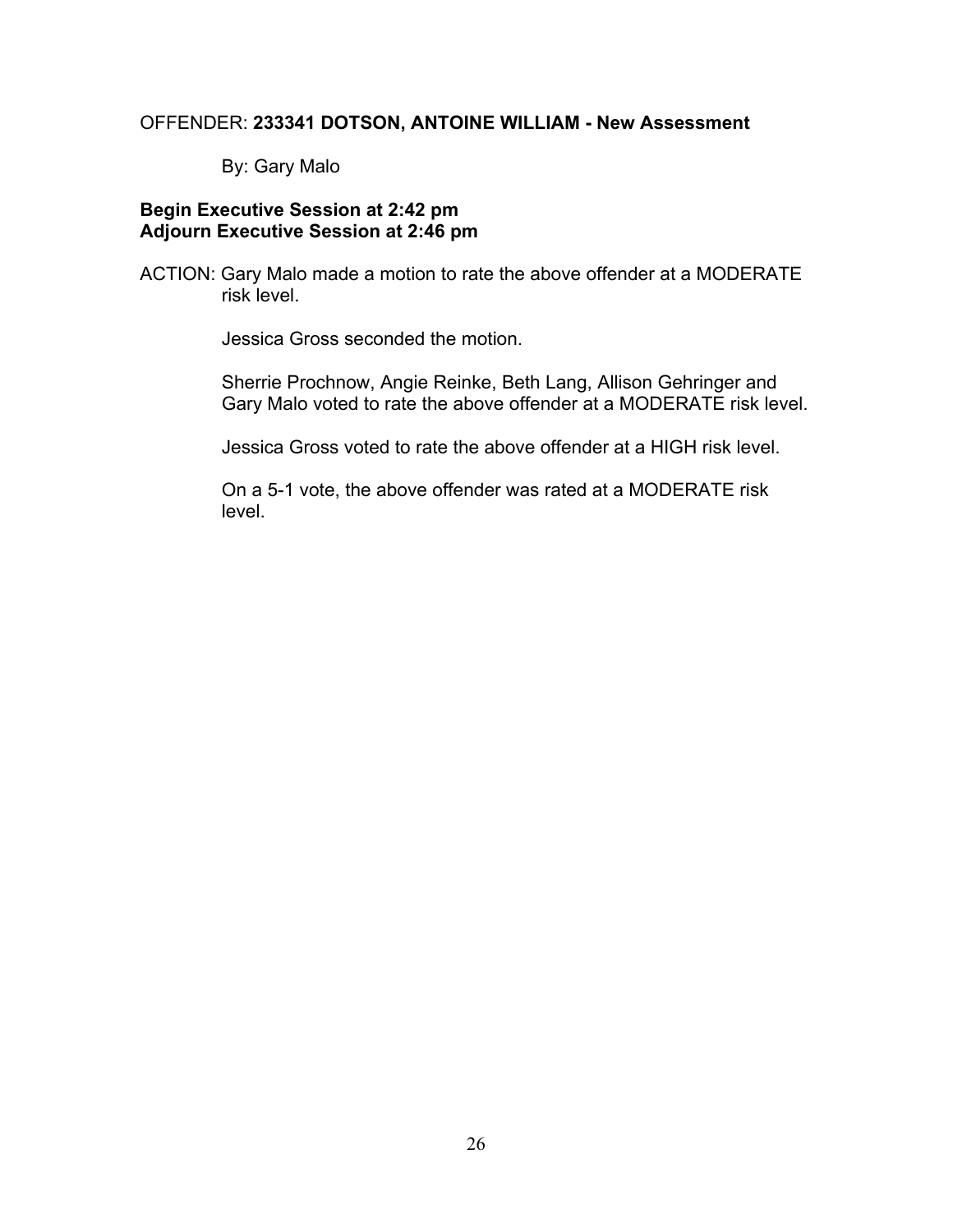# OFFENDER: **250658 KAYEE, OSCAR - New Assessment**

By: Jessica Gross

#### **Begin Executive Session at 2:47 pm Adjourn Executive Session at 2:55 pm**

ACTION: Jessica Gross made a motion to rate the above offender at a MODERATE risk level.

Sherrie Prochnow seconded the motion.

Sherrie Prochnow, Angie Reinke, Jessica Gross, Beth Lang, Allison Gehringer and Gary Malo voted to rate the above offender at a MODERATE risk level.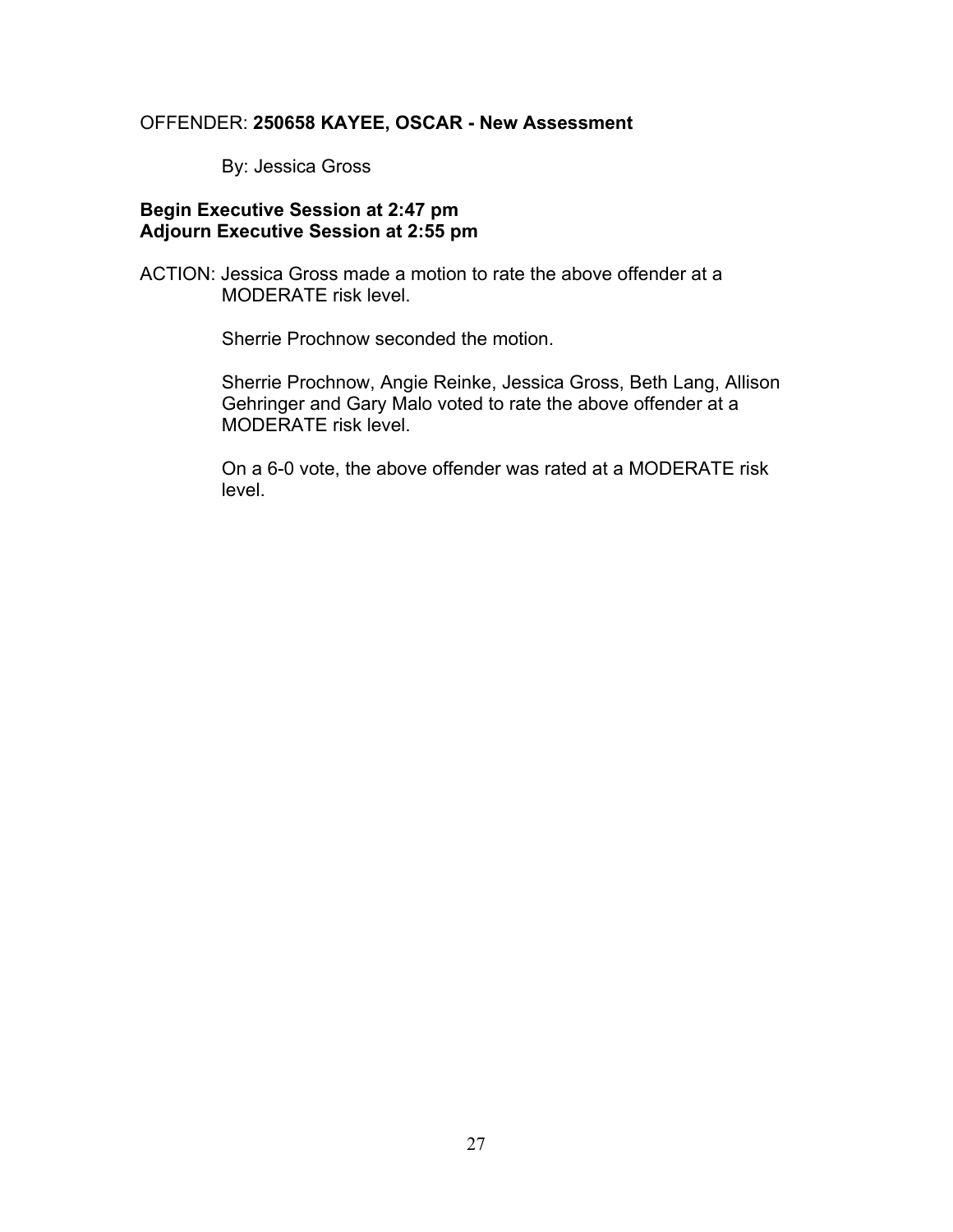#### OFFENDER: **276305 DCA - New Assessment**

By: Angie Reinke

## **Begin Executive Session at 2:56 pm Adjourn Executive Session at 3:17 pm**

ACTION: Gary Malo made a motion to rate the above offender at a MODERATE risk level.

Beth Lang seconded the motion.

Sherrie Prochnow, Jessica Gross and Allison Gehringer voted to rate the above offender at a LOW risk level.

Beth Lang and Gary Malo voted to rate the above offender at a MODERATE risk level.

Angie Reinke abstained from voting for the above offender.